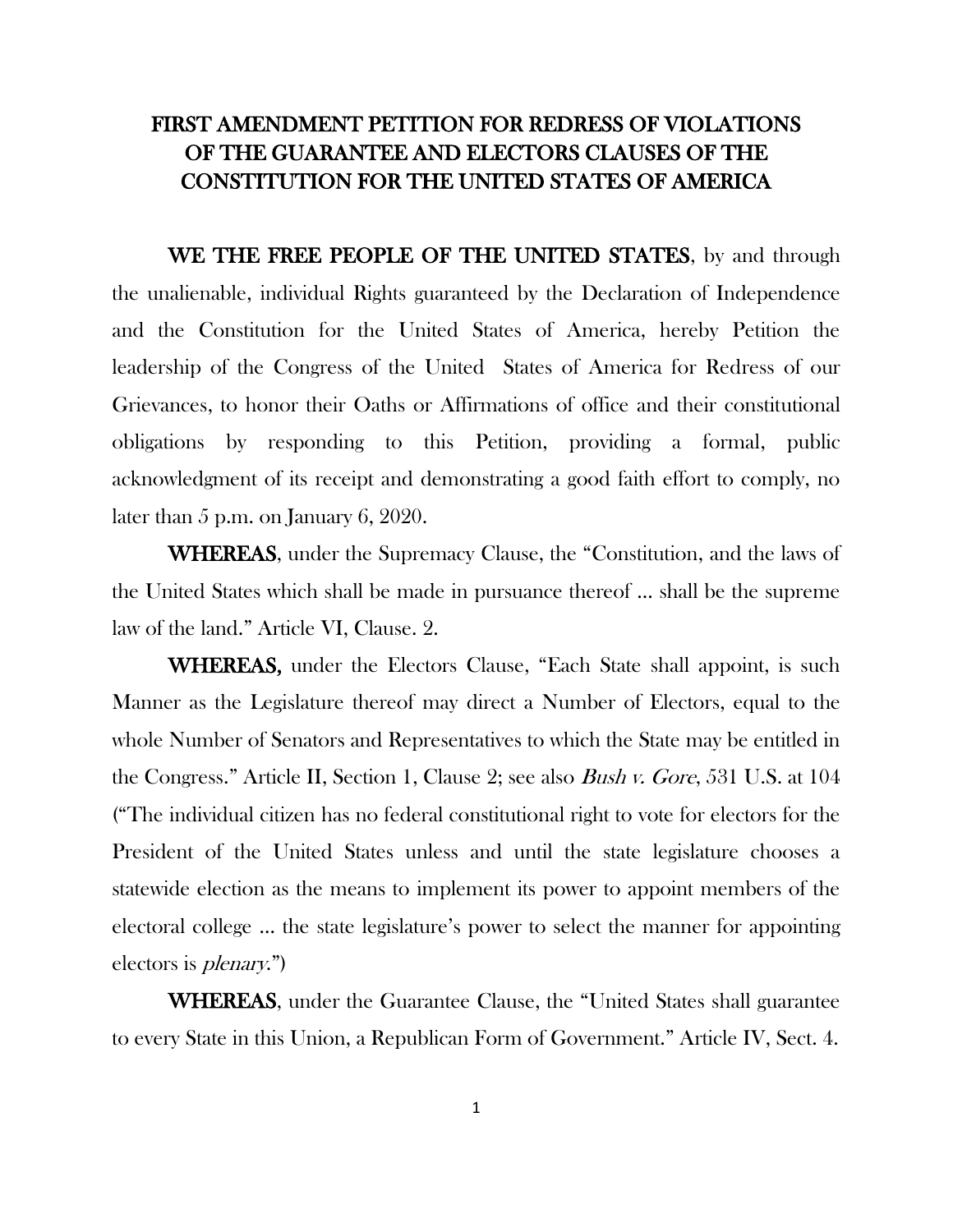WHEREAS, "[T]he Constitution's conception of the People [is] as the font of governmental power. As Madison put it: 'the genius of republican liberty seems to demand…not only that all power should be derived from the people, but that those entrusted with it should be kept in dependence on the people.'…Our Declaration of Independence, paragraph 2, drew from Locke in stating: 'Governments are instituted among Men, deriving their just powers from the consent of the governed'… And our fundamental instrument of government derives its authority from 'We the People.' U.S. Const., Preamble." Arizona State Legislature v. Arizona Independent Redistricting Commission, 135 S. Ct. 2652, 2674-2675 (2015) (emphasis added).

WHEREAS, the Constitution for the United States of America, as adopted and as amended over time, is a **contract** covering the rights and duties of two distinct groups of people: 1) all citizen-voters; and 2) all government-employees.<sup>1</sup>

WHEREAS, this constitution–based contract, approved by the citizen-voters of the United States, covers all government-employees in the United States, including those in each State, County, Town and Village as each is a department, a division, of the complex whole and organized system of Government in the United **States of America;** thus, the Constitution for the United States of America and the Constitutions of each State organize and regulate the rights and duties arising between the two groups, with the intention to effect legal obligations.

WHEREAS, under the Constitution, the citizen-voters extend an offer of government employment, with consideration and with the stated intention to effect legal obligations, and the government-employees accept the offer of employment with the stated intention to effect legal obligations.

<sup>&</sup>lt;sup>1</sup> In this context, the Citizen-voter group includes Government-employees, but the Governmentemployee group does not include citizen-voters.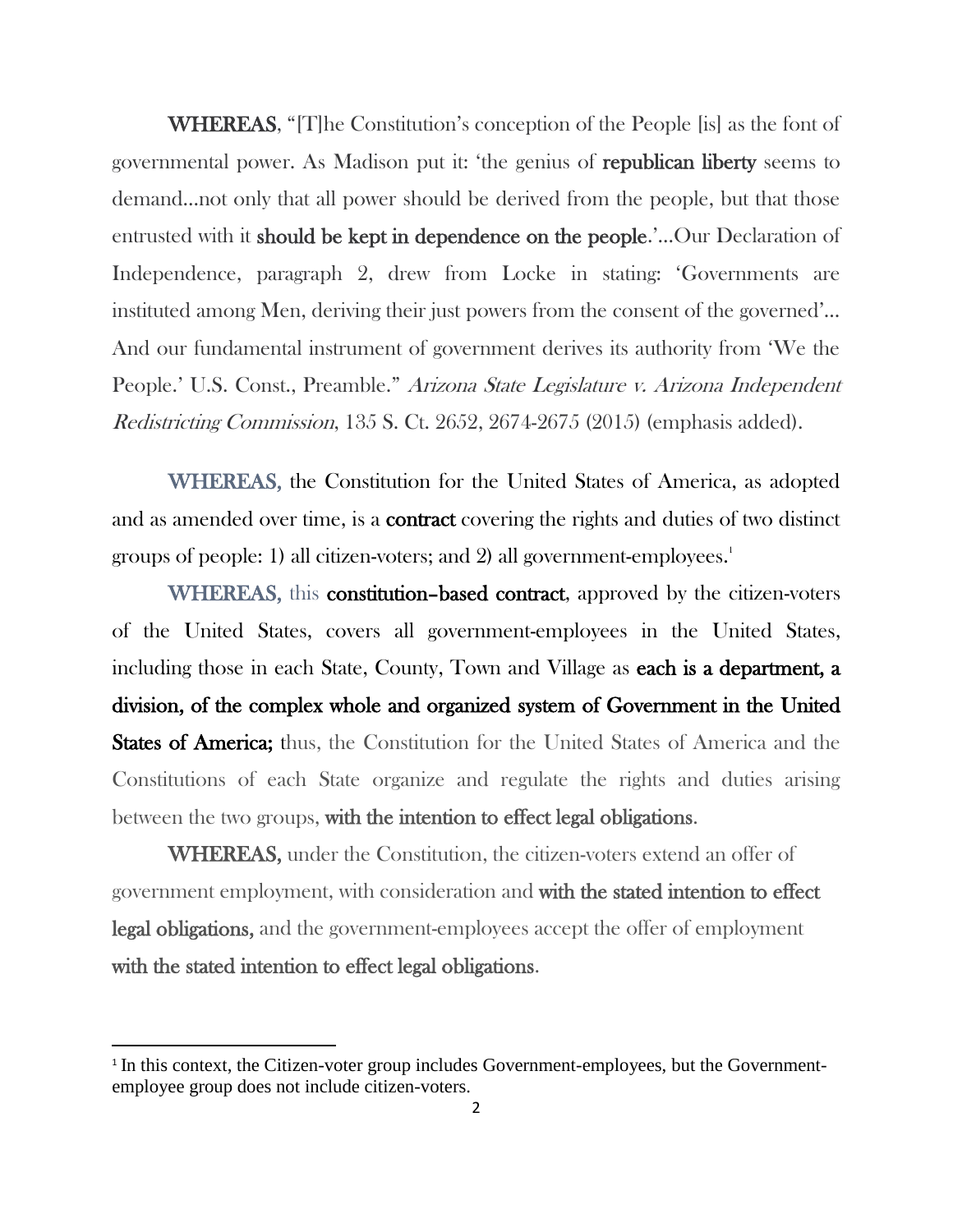WHEREAS, all government-employees, upon employment, take an oath whereby they swear to support and defend the Constitution, legally binding them to certain constitution-derived duties, obligations, prohibitions and mandates in return for a valuable benefit known as consideration.

WHEREAS, the rights, duties and obligations of said two groups, who were parties to the original constitution-based contract, as amended, attach to all those in the two groups who succeed them, regardless of the State in which they reside; their successors are in privity; there remains a successive, mutual relationship within each group and between the two groups that is legally enforceable.

WHEREAS, privity is essential to the constitution-based contract for if privity does not exist, meaning there is no recognition of and strict adherence to the nationwide relationship between the parties, enforcement of the Constitution becomes extraordinarily problematic, especially in light of the government's longstanding reluctance to teach each rising generation in its public education system the history, meaning, significance and effect of each provision of their State and Federal Constitutions and Declaration of Independence.

WHEREAS, while some Petitioners hereto may not have been directly involved in the election procedures that produced the constitutionally-infirmed electors in every State, each Petitioner has a constitutional interest in those procedures and the electors arising out of them.

# WHEREAS, petitioners' injury is clearly traceable to the actions of nonlegislative government employees in those States and redressable by the Congress of the United States.

WHEREAS, petitioner's injury is premised on their unalienable Right to Liberty. "We hold these truths to be self-evident, that all men are created equal, that they are endowed by their Creator with certain unalienable Rights, that among these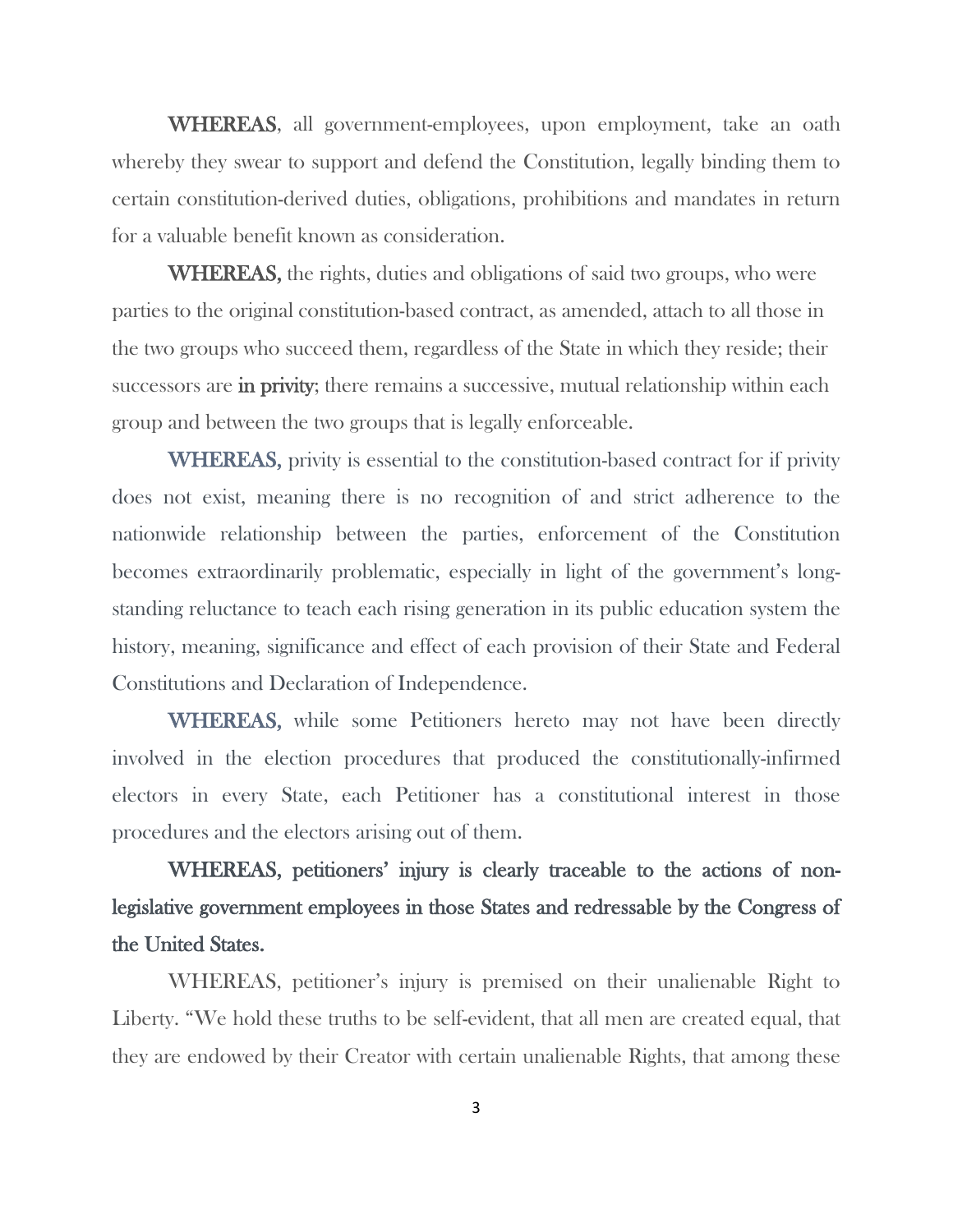are Life, Liberty and the pursuit of Happiness." Declaration of Independence, paragraph 2.

WHEREAS, petitioners' Liberty is protected against government action that is arbitrary, conscience-shocking, or oppressive in a constitutional sense by the Fourteenth Amendment which provides that "[n]o state shall …deprive any person of life, liberty, or property, without due process of law." U.S. Const. Amendment XIV, Section 1.

WHEREAS, petitioners are being governed in an illegal, unfair and cruel way by the actions of the non-legislative, government officials identified herein, who have reduced the extent of petitioners' Liberty and Power, significantly shifting the ultimate power in our society from the People to the Government, where it was not intended to reside.

WHEREAS, as a consequence of said unconstitutional seizure of power - the violation of Article II, Section 1, Article IV, Section 4 and Amendment XIV, Section 1 of the Constitution - the refusal of those non-legislative, government officials to be "kept in dependence on the People", we petitioners have suffered a strong, sweeping injury, a concrete and particularized loss of both Liberty and power, a blow to popular sovereignty and a diminution of our right to a government in the United States, including every State, department and division of the whole, that is republican in form and substance.

WHEREAS, the non-legislative, State officials identified herein have failed in their duty to effect the legal obligation specified by the We the People in their constitution-based contract.

WHEREAS, petitioners' injuries are based on sure facts and undeniable, actual things that are clear and certain and existing in a form that can be seen and felt rather than guesses or theories.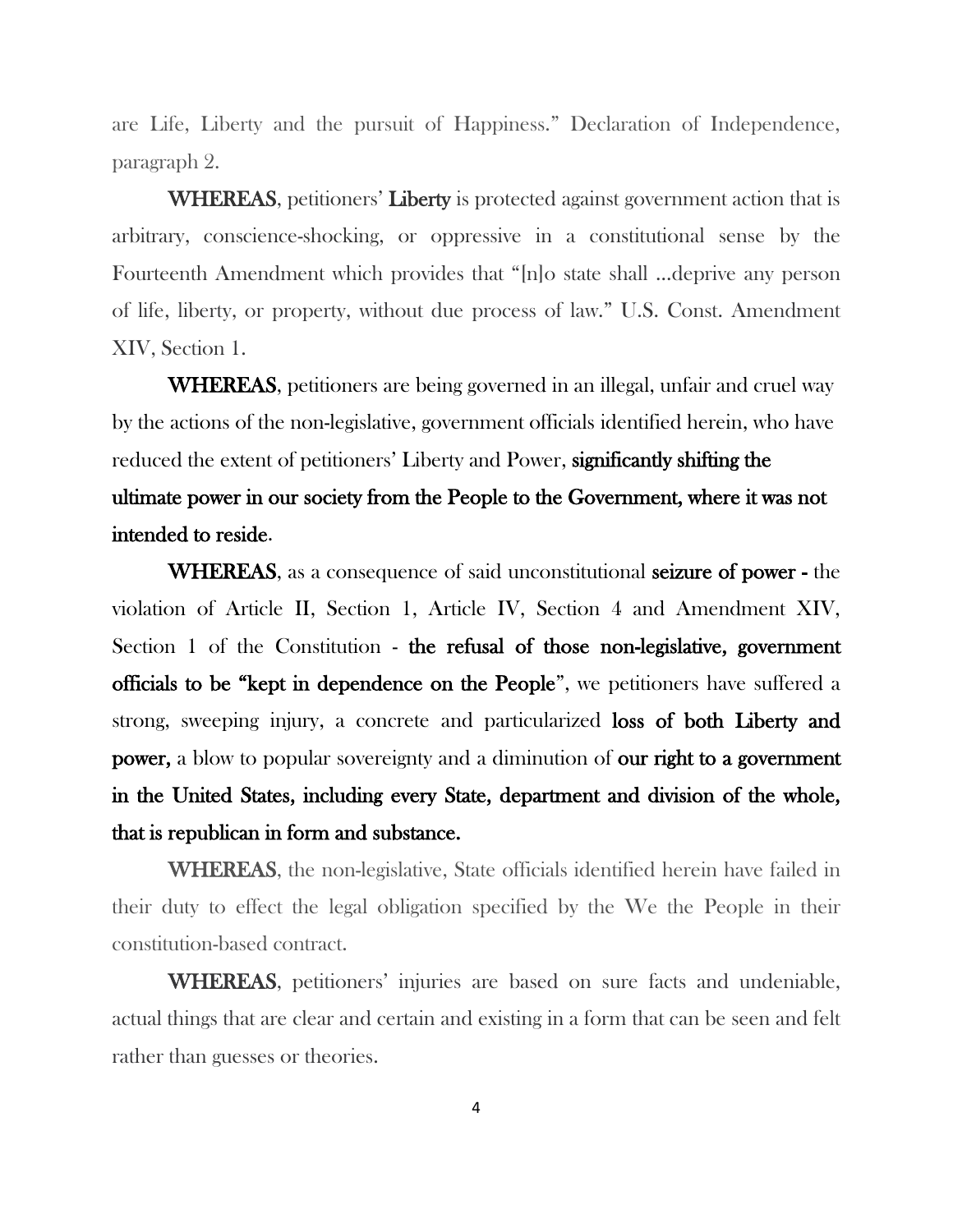WHEREAS, the manner in which the 2020 presidential electors were appointed in thirty-one (31) States violated existing State law – i.e., the will of the Legislatures of those States; changes to election dates, procedures and administration that were not authorized by State Legislatures occurred as follows<sup>2</sup>:

# STATE ELECTORAL COLLEGE VOTES AND PARTY

### Alaska 3/R

[October 12, 2020:](https://ballotpedia.org/Changes_to_election_dates,_procedures,_and_administration_in_response_to_the_coronavirus_(COVID-19)_pandemic,_2020#Alaska) The Alaska Supreme Court affirmed a lower court's order suspending the state's witness requirement for absentee/mail-in ballots.

# Arizona 11/D

[October 5, 2020:](https://ballotpedia.org/Changes_to_election_dates,_procedures,_and_administration_in_response_to_the_coronavirus_(COVID-19)_pandemic,_2020#Arizona) Judge [Steven Logan,](https://ballotpedia.org/Steven_Logan) of the U.S. District Court for the District of Arizona, ordered that Arizona's voter registration deadline be extended to 5 p.m. on October 23, 2020.

[September 10, 2020:](https://ballotpedia.org/Changes_to_election_dates,_procedures,_and_administration_in_response_to_the_coronavirus_(COVID-19)_pandemic,_2020#Arizona) Judge [Douglas Rayes,](https://ballotpedia.org/Douglas_Rayes) of the U.S. District Court for the District of Arizona, ordered Arizona election officials to give voters until 5:00 p.m. on the fifth business day after an election to sign their vote-by-mail ballot envelopes if they failed to sign at the time they submitted the ballots.

### Arkansas 6/R

 $\overline{a}$ 

[August 7, 2020:](https://ballotpedia.org/Changes_to_election_dates,_procedures,_and_administration_in_response_to_the_coronavirus_(COVID-19)_pandemic,_2020#Arkansas) Arkansas Governor [Asa Hutchinson](https://ballotpedia.org/Asa_Hutchinson) (R) issued an executive order extending absentee ballot eligibility to all voters in the November 3, 2020, general election "who conclude their attendance at the polls may be a risk to their health or the health of others due to the COVID-19 pandemic." The order formalized a policy first announced by Hutchinson and Secretary of State [John](https://ballotpedia.org/John_Thurston)  [Thurston](https://ballotpedia.org/John_Thurston) (R) on July 2, 2020.

<sup>2</sup> Source: Ballotpedia.org

[https://ballotpedia.org/Changes\\_to\\_election\\_dates,\\_procedures,\\_and\\_administration\\_in\\_response](https://ballotpedia.org/Changes_to_election_dates,_procedures,_and_administration_in_response_to_the_coronavirus_(COVID-19)_pandemic,_2020) [\\_to\\_the\\_coronavirus\\_\(COVID-19\)\\_pandemic,\\_2020](https://ballotpedia.org/Changes_to_election_dates,_procedures,_and_administration_in_response_to_the_coronavirus_(COVID-19)_pandemic,_2020)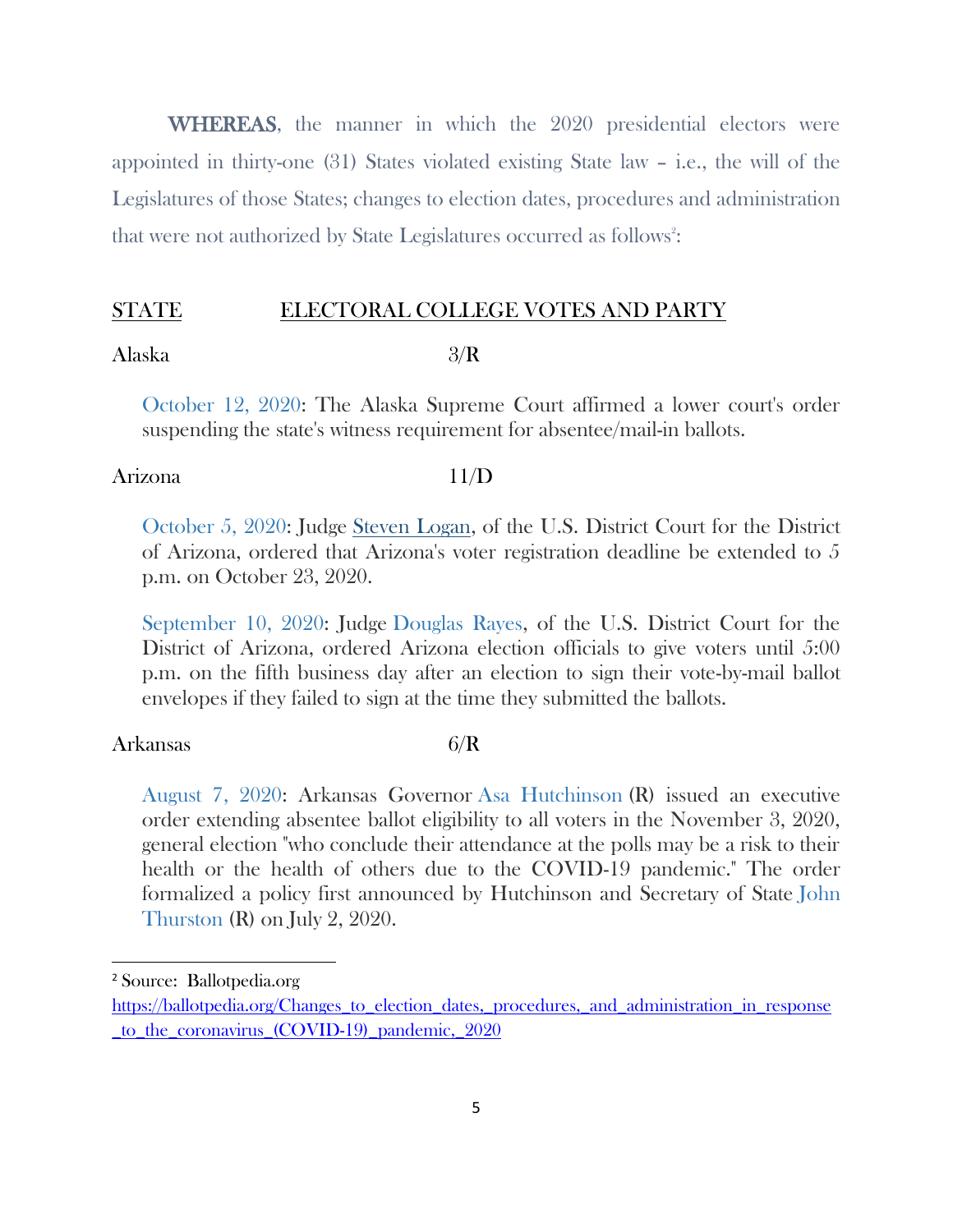[July 2, 2020:](https://ballotpedia.org/Changes_to_election_dates,_procedures,_and_administration_in_response_to_the_coronavirus_(COVID-19)_pandemic,_2020#Arkansas) Arkansas Gov. Asa Hutchinson (R) and Secretary of State John Thurston (R) announced that voters in the November 3, 2020, general election would be allowed to cite concerns over COVID-19 as a valid excuse for voting absentee.

# California 56/D

[June 3, 2020:](https://ballotpedia.org/Changes_to_election_dates,_procedures,_and_administration_in_response_to_the_coronavirus_(COVID-19)_pandemic,_2020#California) California Governor [Gavin Newsom](https://ballotpedia.org/Gavin_Newsom) (D) issued an executive order giving counties permission to consolidate polling places in the November 3, 2020, general election, provided they offer three days of early voting.

[May 8, 2020:](https://ballotpedia.org/Changes_to_election_dates,_procedures,_and_administration_in_response_to_the_coronavirus_(COVID-19)_pandemic,_2020#California) California Governor [Gavin Newsom](https://ballotpedia.org/Gavin_Newsom) (D) signed an executive order directing county election officials to send mail-in ballots to all registered voters in the November 3, 2020, general election.

# Connecticut 7/D

[August 10, 2020:](https://ballotpedia.org/Changes_to_election_dates,_procedures,_and_administration_in_response_to_the_coronavirus_(COVID-19)_pandemic,_2020#Connecticut) Connecticut Governor [Ned Lamont](https://ballotpedia.org/Ned_Lamont) (D) issued an executive order directing election officials to accept absentee ballots postmarked by August 11, 2020, and delivered by August 13, 2020. The order applied only to the August 11, 2020, primary election.

[May 20, 2020:](https://ballotpedia.org/Changes_to_election_dates,_procedures,_and_administration_in_response_to_the_coronavirus_(COVID-19)_pandemic,_2020#Connecticut) Connecticut Governor [Ned Lamont](https://ballotpedia.org/Ned_Lamont) (D) issued an executive order extending absentee voting eligibility to any registered voter in the August 11, 2020, primary if there is no "federally approved and widely available vaccine for prevention of COVID-19" at the time he or she requests an absentee ballot.

[May 4, 2020:](https://ballotpedia.org/Changes_to_election_dates,_procedures,_and_administration_in_response_to_the_coronavirus_(COVID-19)_pandemic,_2020#Connecticut) Connecticut Secretary of State [Denise Merrill](https://ballotpedia.org/Denise_Merrill) (D) announced that all eligible voters in the August 11, 2020, statewide primary and November 3, 2020, general election would automatically receive absentee/mail-in ballot applications.

# Florida 29/R

[October 6, 2020:](https://ballotpedia.org/Changes_to_election_dates,_procedures,_and_administration_in_response_to_the_coronavirus_(COVID-19)_pandemic,_2020#Florida) Florida Secretary of State [Laurel Lee](https://ballotpedia.org/Laurel_Lee) (R) announced that the state's voter registration would be extended to 7 p.m. on October 6, 2020.

# Georgia 16/D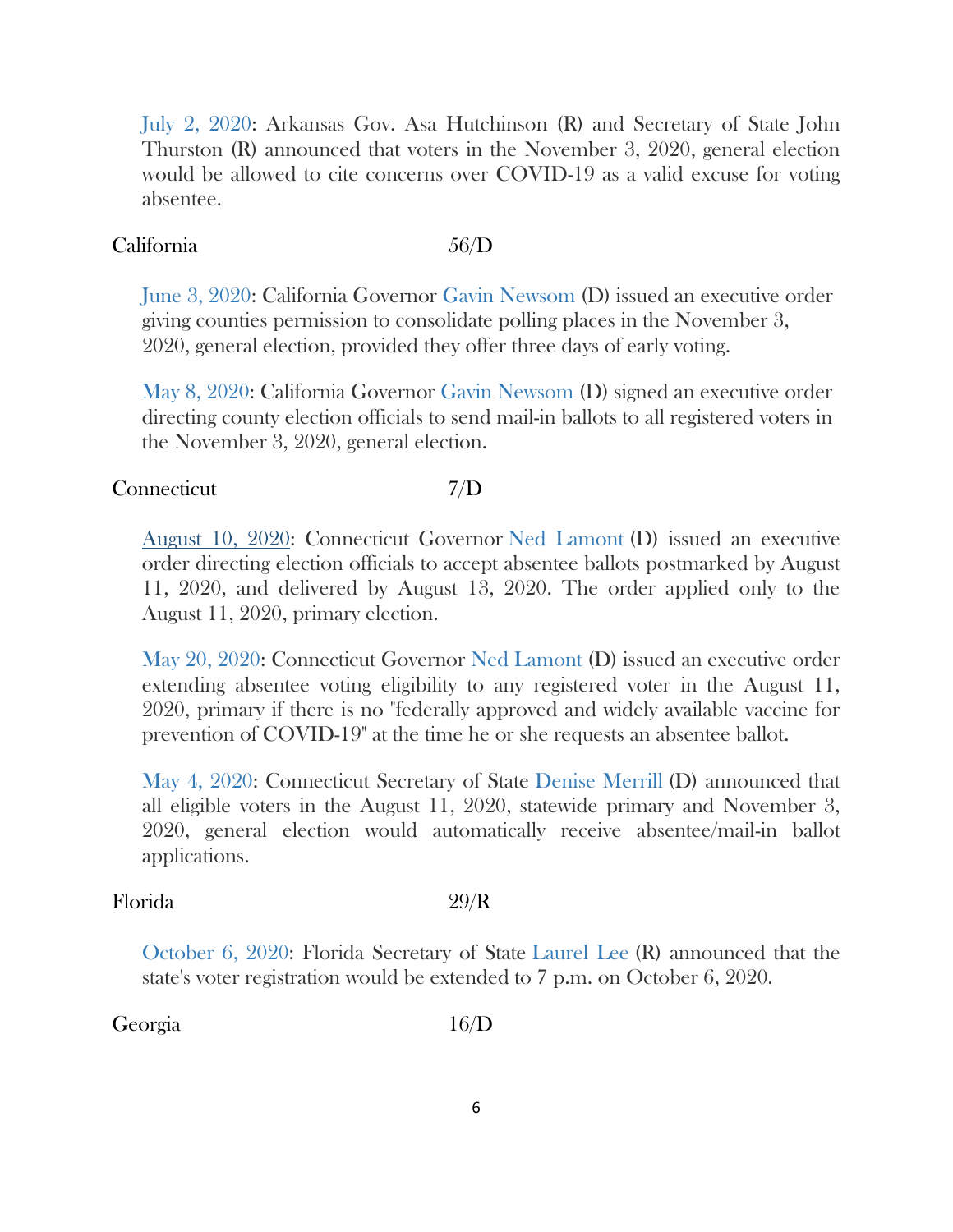[August 31, 2020:](https://ballotpedia.org/Changes_to_election_dates,_procedures,_and_administration_in_response_to_the_coronavirus_(COVID-19)_pandemic,_2020#Georgia) Judge [Eleanor L. Ross,](https://ballotpedia.org/Eleanor_L._Ross) of the U.S. District Court for the Northern District of Georgia, issued an order extending the return deadlines for absentee ballots in the general election. Ross ordered officials to accept as valid any absentee ballots postmarked November 3, 2020, and received by 7:00 p.m., November 6, 2020.

[July 8, 2020:](https://ballotpedia.org/Changes_to_election_dates,_procedures,_and_administration_in_response_to_the_coronavirus_(COVID-19)_pandemic,_2020#Georgia) Judge Eleanor L. Ross, of the United States District Court for the Northern District of Georgia, issued an order in *Cooper v. Raffensperger*, reducing the petition signature requirement for independent and minor-party candidates in Georgia to 70 percent of their original numbers.

# Iowa  $6/R$

[July 17, 2020:](https://ballotpedia.org/Changes_to_election_dates,_procedures,_and_administration_in_response_to_the_coronavirus_(COVID-19)_pandemic,_2020#Iowa) Iowa Secretary of State [Paul Pate](https://ballotpedia.org/Paul_Pate) (R) announced that absentee ballot application forms would be sent automatically to all active registered voters in the November 3, 2020, general election.

# Kentucky 8/R

[August 14, 2020:](https://ballotpedia.org/Changes_to_election_dates,_procedures,_and_administration_in_response_to_the_coronavirus_(COVID-19)_pandemic,_2020#Kentucky) Kentucky Governor [Andy Beshear](https://ballotpedia.org/Andy_Beshear) (D) and Secretary of State [Michael Adams](https://ballotpedia.org/Michael_Adams) (R) announced several changes for the November 3, 2020, general election, including the extension of absentee/mail-in voting eligibility to all voters "concerned with contracting or spreading COVID-19."

# Maine 4/D

[August 27, 2020:](https://ballotpedia.org/Changes_to_election_dates,_procedures,_and_administration_in_response_to_the_coronavirus_(COVID-19)_pandemic,_2020#Maine) Maine Governor [Janet Mills](https://ballotpedia.org/Janet_Mills) (D) signed an executive order extending the mail-in voter registration deadline from October 13, 2020, to October 19, 2020.

# Maryland 10/D

[August 12, 2020:](https://ballotpedia.org/Changes_to_election_dates,_procedures,_and_administration_in_response_to_the_coronavirus_(COVID-19)_pandemic,_2020#Maryland) The Maryland State Board of Elections voted to conduct early voting from October 26, 2020, through November 2, 2020, at approximately 80 voting centers statewide. The board also announced its intention to make at least 127 ballot drop-boxes for absentee/mail-in ballots available statewide.

[August 10, 2020:](https://ballotpedia.org/Changes_to_election_dates,_procedures,_and_administration_in_response_to_the_coronavirus_(COVID-19)_pandemic,_2020#Maryland) Maryland Governor [Larry Hogan](https://ballotpedia.org/Larry_Hogan) (R) issued an executive order authorizing the Maryland State Board of Elections to operate a limited number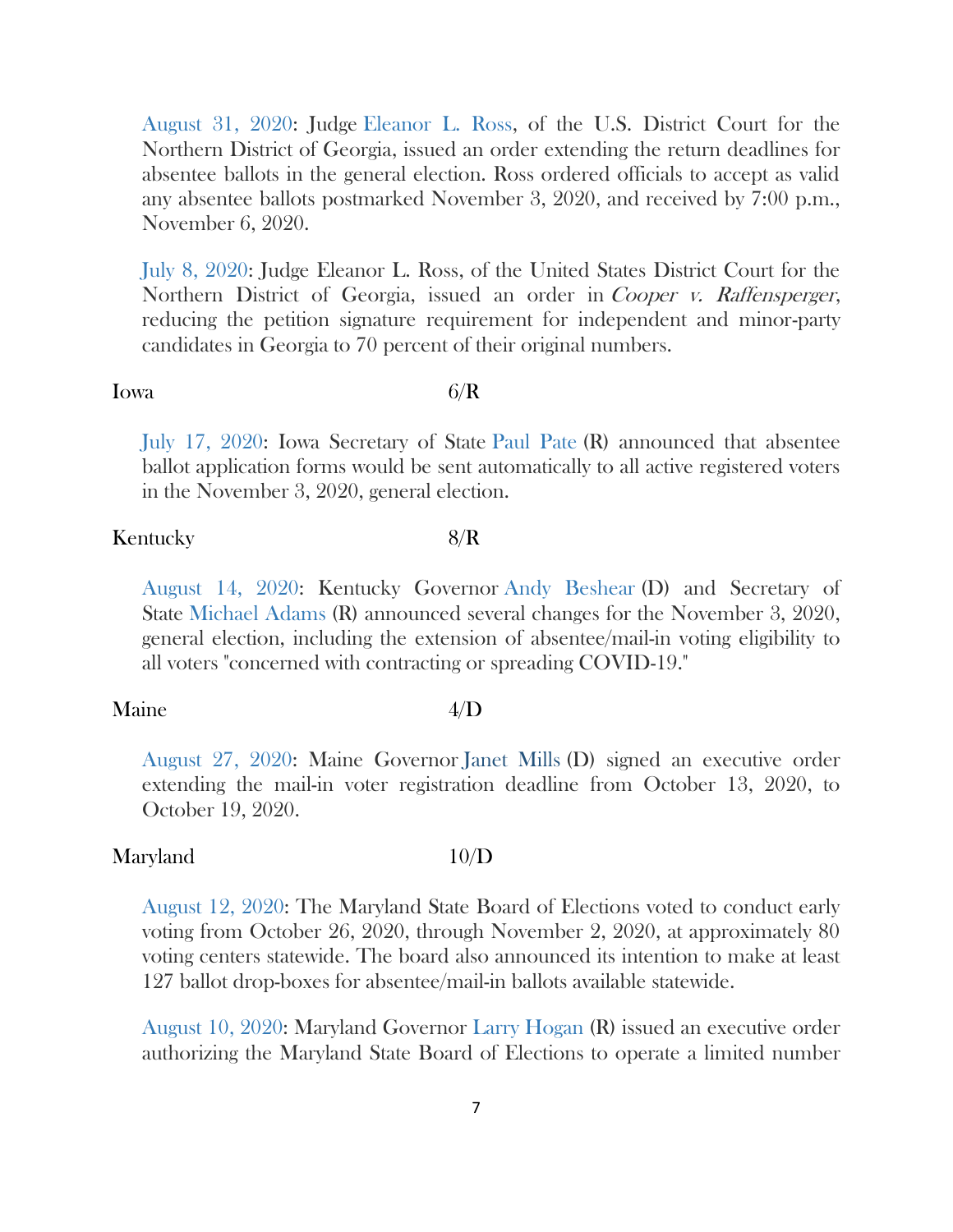of centralized voting centers in lieu of precinct polling places for in-person voting in the November 3, 2020, general election.

[August 12, 2020:](https://ballotpedia.org/Changes_to_election_dates,_procedures,_and_administration_in_response_to_the_coronavirus_(COVID-19)_pandemic,_2020#Maryland) The Maryland State Board of Elections set October 20, 2020, as the deadline for return of all absentee/mail-in ballot applications.

[July 8, 2020:](https://ballotpedia.org/Changes_to_election_dates,_procedures,_and_administration_in_response_to_the_coronavirus_(COVID-19)_pandemic,_2020#Maryland) Maryland Governor [Larry Hogan](https://ballotpedia.org/Larry_Hogan) (R) ordered the state board of elections to send absentee/mail-in ballot request forms automatically to all qualified voters in the November 3, 2020, general election.

### Massachusetts 11/D

[July 14, 2020:](https://ballotpedia.org/Changes_to_election_dates,_procedures,_and_administration_in_response_to_the_coronavirus_(COVID-19)_pandemic,_2020#Massachusetts) A spokesperson for Massachusetts Secretary of the Commonwealth [William Galvin](https://ballotpedia.org/William_Galvin) (D) confirmed that his office was proceeding with plans to send mail-in ballot applications to all voters in the state's September 1, 2020, primary election.

### Michigan 16/D

[September 18, 2020:](https://ballotpedia.org/Changes_to_election_dates,_procedures,_and_administration_in_response_to_the_coronavirus_(COVID-19)_pandemic,_2020#Michigan) Judge [Cynthia Stephens,](https://ballotpedia.org/Cynthia_Stephens) of the Michigan Court of Claims, issued a ruling extending Michigan's absentee/mail-in ballot receipt deadline to November 17, 2020, for ballots postmarked on or before November 2, 2020. Stephens also authorized voters to allow anyone of their choosing to return their ballots between 5:01 p.m. on October 30, 2020, and the close of polls on November 3, 2020.

[May 19, 2020:](https://ballotpedia.org/Changes_to_election_dates,_procedures,_and_administration_in_response_to_the_coronavirus_(COVID-19)_pandemic,_2020#Michigan) Michigan Secretary of State [Jocelyn Benson](https://ballotpedia.org/Jocelyn_Benson) (D) announced that all registered voters in the August 4, 2020, primary and November 3, 2020, general election would receive mail-in ballot applications automatically.

### Minnesota 10/D

[October 29, 2020:](https://ballotpedia.org/Changes_to_election_dates,_procedures,_and_administration_in_response_to_the_coronavirus_(COVID-19)_pandemic,_2020#Minnesota) A three-judge panel of the U.S. Court of Appeals for the Eighth Circuit ruled 2-1 that the extension of Minnesota's absentee/mail-in ballot return deadline was likely unconstitutional "because the Secretary [of State] extended the deadline for receipt of ballots without legislative authorization." The court stopped short of invalidating the extension, however, instead directing officials to keep ballots received after November 3, 2020, separate from the others "in the event a final order is entered by a court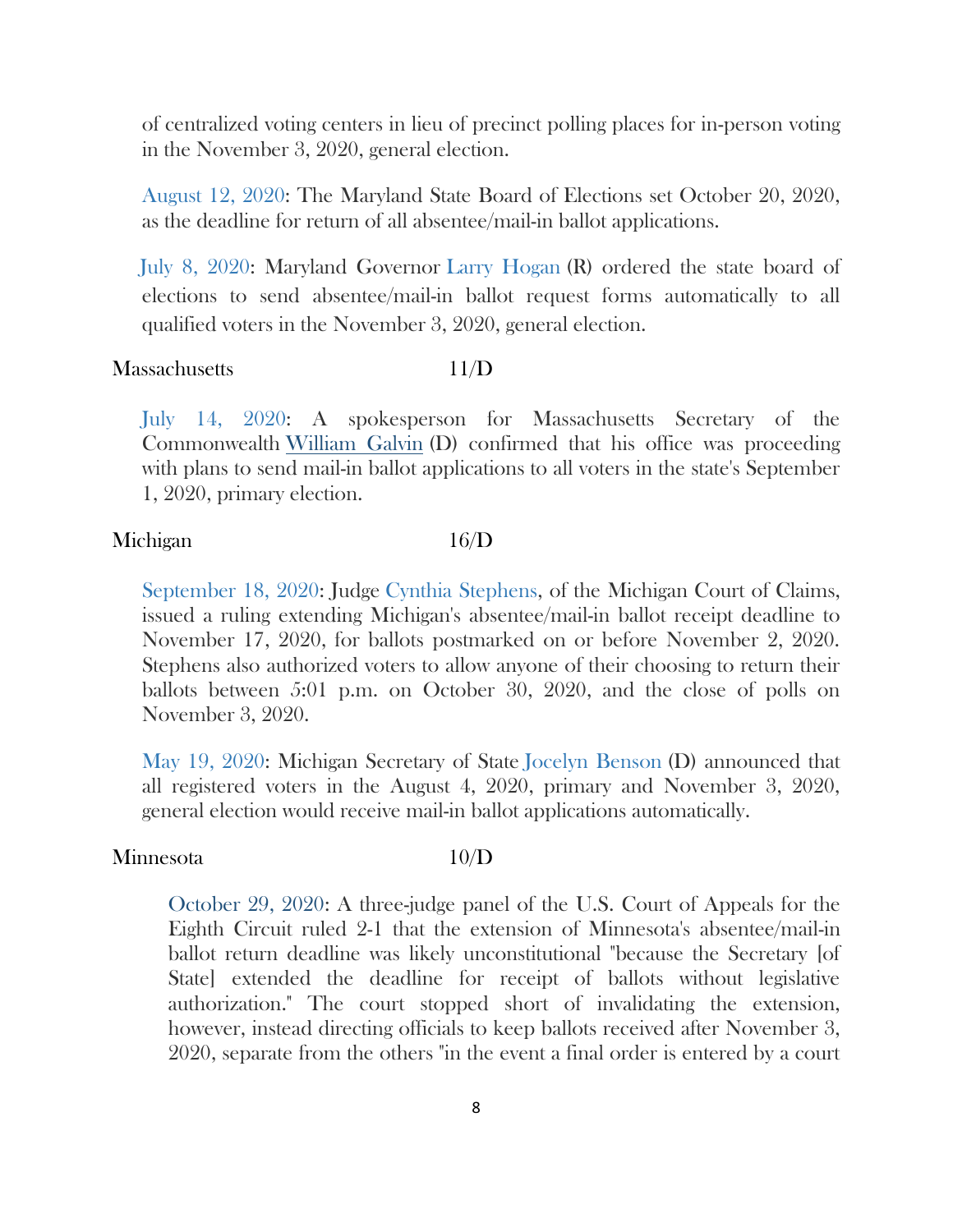of competent jurisdiction determining such votes to be invalid or unlawfully counted."

[August 3, 2020:](https://ballotpedia.org/Changes_to_election_dates,_procedures,_and_administration_in_response_to_the_coronavirus_(COVID-19)_pandemic,_2020#Minnesota) A Minnesota district court approved a consent decree between the plaintiffs and the state defendants in LaRose v. Simon. Under the terms of the consent decree, state election officials agreed to waive the witness requirement for mail-in ballots cast in the November 3, 2020, general election. The state also agreed to count all mail-in ballots postmarked on or before November 3, 2020, and received within business days of Election Day.

### Montana 3/R

[August 6, 2020:](https://ballotpedia.org/Changes_to_election_dates,_procedures,_and_administration_in_response_to_the_coronavirus_(COVID-19)_pandemic,_2020#Montana) Montana Governor [Steve Bullock](https://ballotpedia.org/Steve_Bullock) (D) issued a directive permitting counties to conduct the November 3, 2020, general election entirely by mail. Bullock also authorized counties to expand early voting opportunities for the general election.

[March 25, 2020:](https://ballotpedia.org/Changes_to_election_dates,_procedures,_and_administration_in_response_to_the_coronavirus_(COVID-19)_pandemic,_2020#Montana) Montana Governor [Steve Bullock](https://ballotpedia.org/Steve_Bullock) (D) issued a directive authorizing counties to conduct upcoming elections entirely by mail.

# Nebraska 5/R

[August 19, 2020:](https://ballotpedia.org/Changes_to_election_dates,_procedures,_and_administration_in_response_to_the_coronavirus_(COVID-19)_pandemic,_2020#Nebraska) Nebraska Secretary of State [Bob Evnen](https://ballotpedia.org/Bob_Evnen) (R) announced that his office would automatically send early/mail-in ballot applications to all registered voters in the November 3, 2020, general election whose home counties had not already done so.

### New Hampshire 4/D

[April 10, 2020:](https://ballotpedia.org/Changes_to_election_dates,_procedures,_and_administration_in_response_to_the_coronavirus_(COVID-19)_pandemic,_2020#New_Hampshire) New Hampshire Secretary of State [William Gardner](https://ballotpedia.org/William_Gardner) (D) and Attorney General [Gordon MacDonald](https://ballotpedia.org/Gordon_MacDonald) (R) released a memo to election officials, advising them that any voter in the September 8, 2020, primary or November 3, 2020, general election could request an absentee ballot based on concerns related to COVID-19.

### New Jersey 14/D

[August 14, 2020:](https://ballotpedia.org/Changes_to_election_dates,_procedures,_and_administration_in_response_to_the_coronavirus_(COVID-19)_pandemic,_2020#New_Jersey) New Jersey Governor [Phil Murphy](https://ballotpedia.org/Phil_Murphy) (D) announced that the state would automatically send mail-in ballots to all voters in the November 3, 2020, general election.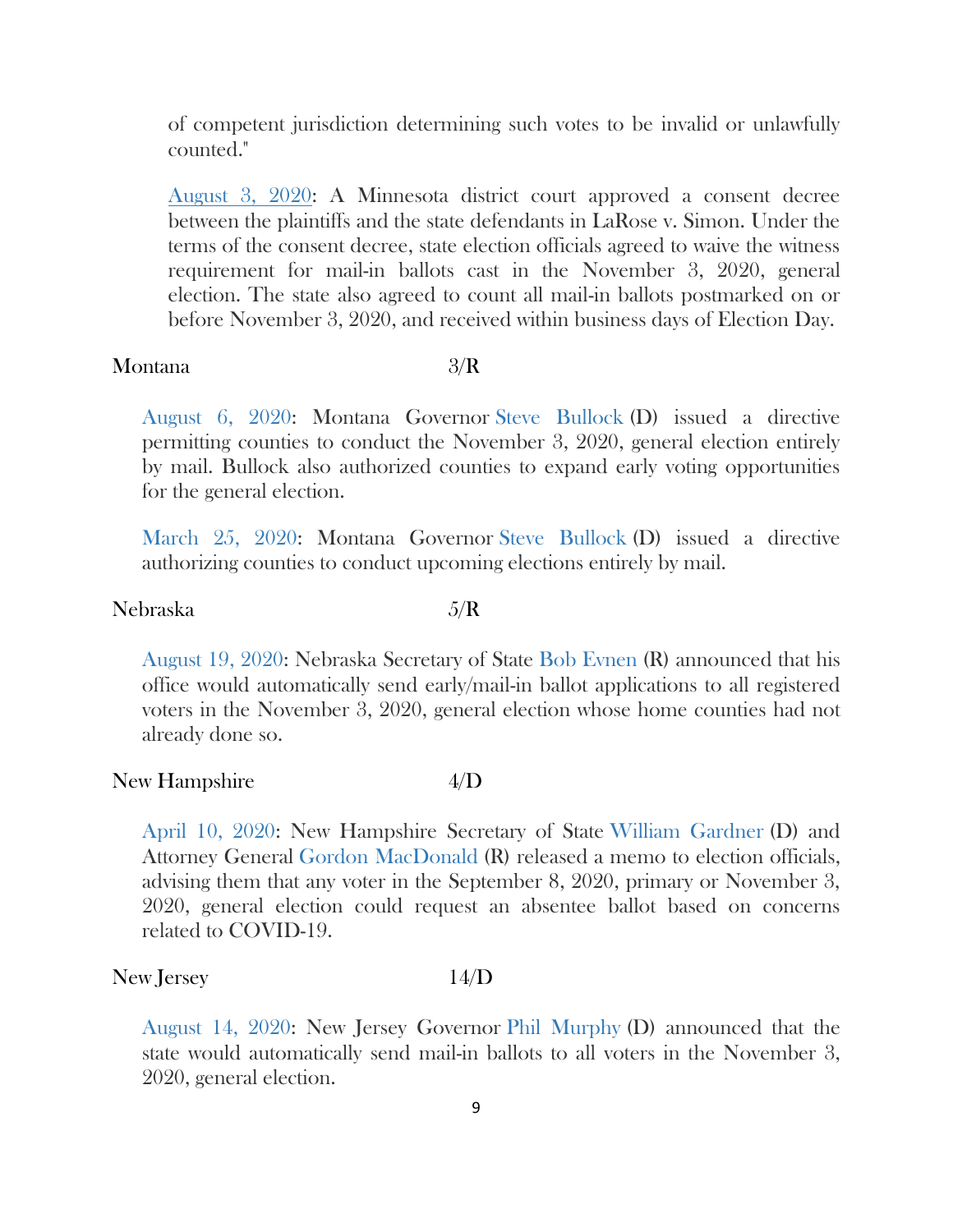### New York 29/D

[September 8, 2020:](https://ballotpedia.org/Changes_to_election_dates,_procedures,_and_administration_in_response_to_the_coronavirus_(COVID-19)_pandemic,_2020#New_York) New York Governor [Andrew Cuomo](https://ballotpedia.org/Andrew_Cuomo) (D) announced that he would sign an executive order providing for the installation of absentee ballot return drop boxes at more than 300 locations statewide.

### North Carolina 15/R

[October 29, 2020:](https://ballotpedia.org/Changes_to_election_dates,_procedures,_and_administration_in_response_to_the_coronavirus_(COVID-19)_pandemic,_2020#North_Carolina) The [U.S. Supreme Court](https://ballotpedia.org/U.S._Supreme_Court) again declined to reinstate North Carolina's statutory absentee/mail-in ballot return deadline, allowing the extension ordered by the North Carolina State Board of Elections to stand. The court rejected a similar challenge a day before, on October 28, 2020.

[October 20, 2020:](https://ballotpedia.org/Changes_to_election_dates,_procedures,_and_administration_in_response_to_the_coronavirus_(COVID-19)_pandemic,_2020#North_Carolina) The U.S. Court of Appeals for the Fourth Circuit declined to block the extension of North Carolina's absentee/mail-in ballot return and receipt deadlines. As a result, ballots would be accepted if they were postmarked on or before Election Day and received by 5 p.m. on November 12, 2020.

[October 19, 2020:](https://ballotpedia.org/Changes_to_election_dates,_procedures,_and_administration_in_response_to_the_coronavirus_(COVID-19)_pandemic,_2020#North_Carolina) The North Carolina State Board of Elections directed counties to accept absentee/mail-in ballots received by 5 p.m. on November 12, 2020, and postmarked on or before Election Day. The state board of elections also issued new guidance on how voters can resolve problems with their absentee/mail-in ballots.

[July 17, 2020:](https://ballotpedia.org/Changes_to_election_dates,_procedures,_and_administration_in_response_to_the_coronavirus_(COVID-19)_pandemic,_2020#North_Carolina) Karen Brinson Bell, the executive director of the North Carolina State Board of Elections, issued an emergency order mandating a number of modifications to in-person voting in the November 3, 2020.

# Ohio 18/R

[October 2, 2020:](https://ballotpedia.org/Changes_to_election_dates,_procedures,_and_administration_in_response_to_the_coronavirus_(COVID-19)_pandemic,_2020#Ohio) A three-judge panel of the Ohio 10th District Court of Appeals ruled that Ohio Secretary of State Frank LaRose (R) could direct counties to offer multiple drop-box locations for returning absentee/mail-in ballots. The panel stopped short of requiring LaRose to do so, overturning a lower court decision to that effect.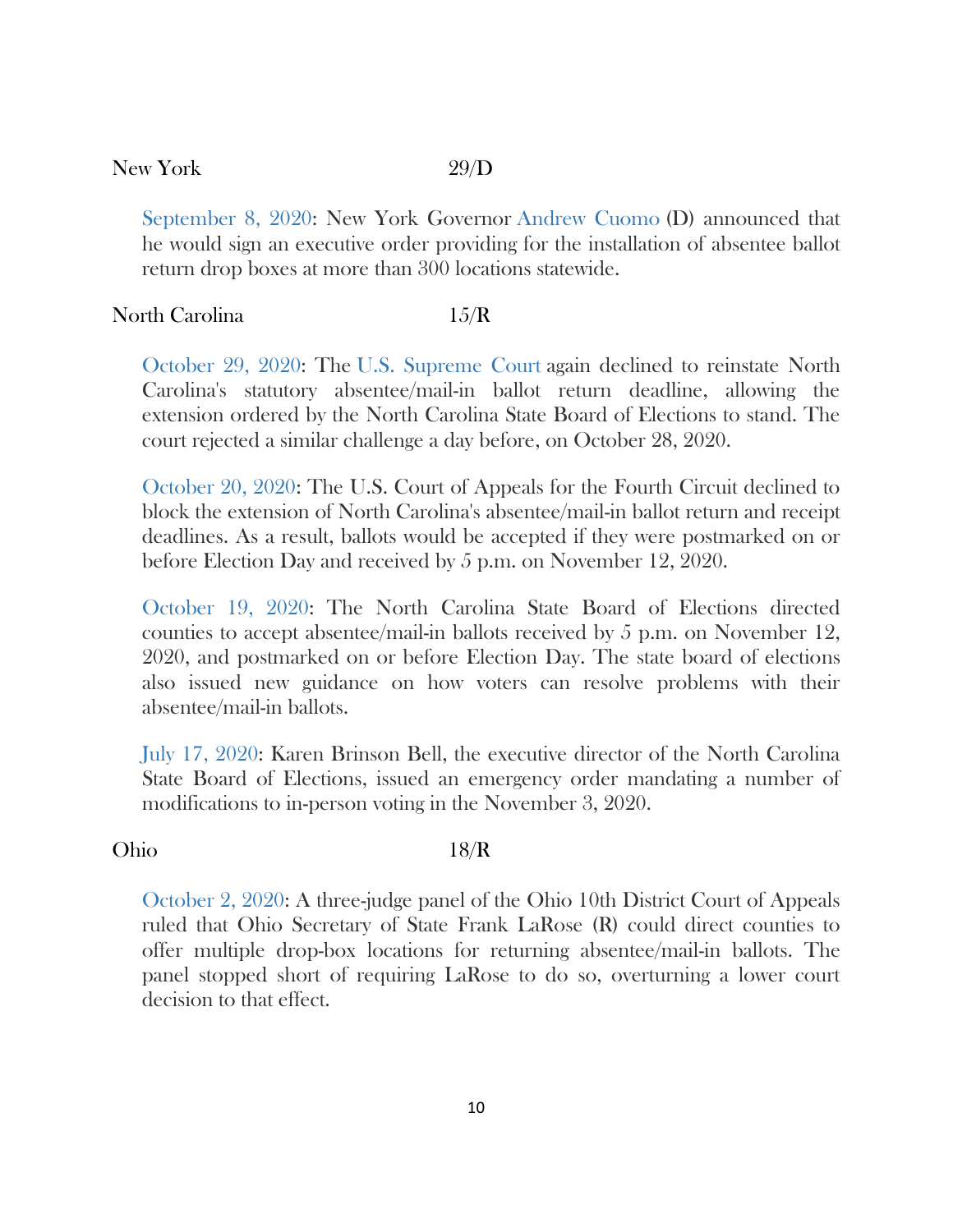[September 11, 2020:](https://ballotpedia.org/Changes_to_election_dates,_procedures,_and_administration_in_response_to_the_coronavirus_(COVID-19)_pandemic,_2020#Ohio) Judge [Stephen L. McIntosh,](https://ballotpedia.org/Stephen_L._McIntosh) of Ohio's Franklin County Court of Common Pleas, enjoined Secretary of State [Frank LaRose](https://ballotpedia.org/Frank_LaRose) (R) from rejecting absentee ballot applications submitted via fax or email.

[August 12, 2020:](https://ballotpedia.org/Changes_to_election_dates,_procedures,_and_administration_in_response_to_the_coronavirus_(COVID-19)_pandemic,_2020#Ohio) Ohio Secretary of State [Frank LaRose](https://ballotpedia.org/Frank_LaRose) (R) directed each county election board to provide one drop-box for absentee/mail-in ballots in the November 3, 2020, general election.

# Oklahoma 7/R

[August 28, 2020:](https://ballotpedia.org/Changes_to_election_dates,_procedures,_and_administration_in_response_to_the_coronavirus_(COVID-19)_pandemic,_2020#Oklahoma) Governor [Kevin Stitt](https://ballotpedia.org/Kevin_Stitt) (R) issued an executive order extending Oklahoma's state of emergency by 30 days. This triggered the implementation of the following modifications to Oklahoma's absentee ballot procedures.

# Pennsylvania 20/D

[October 28, 2020:](https://ballotpedia.org/Changes_to_election_dates,_procedures,_and_administration_in_response_to_the_coronavirus_(COVID-19)_pandemic,_2020#Pennsylvania) The [U.S. Supreme Court](https://ballotpedia.org/U.S._Supreme_Court) declined to expedite consideration of a case involving the Pennsylvania Supreme Court's extension of the state's mail-in ballot return deadline, allowing the extended deadline to stand.

[October 23, 2020:](https://ballotpedia.org/Changes_to_election_dates,_procedures,_and_administration_in_response_to_the_coronavirus_(COVID-19)_pandemic,_2020#Pennsylvania) The [Pennsylvania Supreme Court](https://ballotpedia.org/Pennsylvania_Supreme_Court) ruled that election officials could not reject a mail-in ballot because the signature on the ballot return documents did not appear to match the voter's signature on file.

[September 17, 2020:](https://ballotpedia.org/Changes_to_election_dates,_procedures,_and_administration_in_response_to_the_coronavirus_(COVID-19)_pandemic,_2020#Pennsylvania) The [Pennsylvania Supreme Court](https://ballotpedia.org/Pennsylvania_Supreme_Court) issued rulings that extended the mail-in ballot receipt deadline and authorized the use of drop boxes for returning mail-in ballots in the November 3, 2020, general election.

[September 14, 2020:](https://ballotpedia.org/Changes_to_election_dates,_procedures,_and_administration_in_response_to_the_coronavirus_(COVID-19)_pandemic,_2020#Pennsylvania) The League of Women Voters of Pennsylvania and the Urban League of Greater Pittsburgh dropped a lawsuit against the state after election officials issued guidance stating that counties cannot reject a mail-in ballot due solely to a perceived mismatch between the signature on the return envelope and the signature on the voter's registration record.

[July 31, 2020:](https://ballotpedia.org/Changes_to_election_dates,_procedures,_and_administration_in_response_to_the_coronavirus_(COVID-19)_pandemic,_2020#Pennsylvania) Pennsylvania Secretary of the Commonwealth [Kathy](https://ballotpedia.org/Kathy_Boockvar)  [Boockvar](https://ballotpedia.org/Kathy_Boockvar) (D) announced that the state would provide prepaid return postage for all mail-in and absentee ballots in the November 3, 2020, general election.

Rhode Island 4/D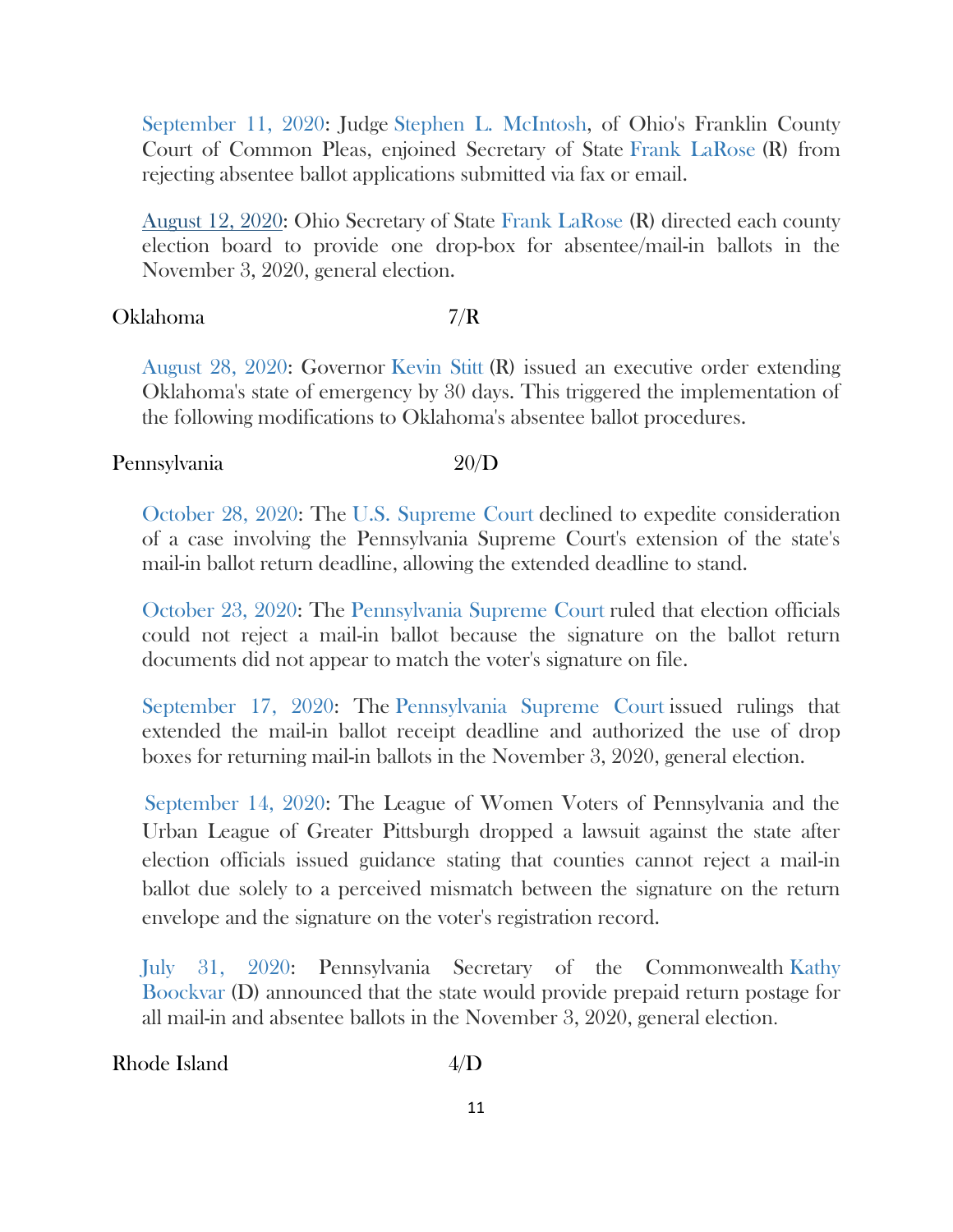[September 11, 2020:](https://ballotpedia.org/Changes_to_election_dates,_procedures,_and_administration_in_response_to_the_coronavirus_(COVID-19)_pandemic,_2020#Rhode_Island) Rhode Island Secretary of State [Nellie Gorbea](https://ballotpedia.org/Nellie_Gorbea) (D) announced that her office would send absentee/mail-in ballot applications to all active registered voters in the November 3, 2020, general election.

[August 13, 2020:](https://ballotpedia.org/Changes_to_election_dates,_procedures,_and_administration_in_response_to_the_coronavirus_(COVID-19)_pandemic,_2020#Rhode_Island) The [Supreme Court of the United States](https://ballotpedia.org/Supreme_Court_of_the_United_States) denied an application by the Republican National Committee and the Republican Party of Rhode Island to stay a consent decree suspending witness/notary requirements for mailin ballots cast in Rhode Island's 2020 elections.

[August 7, 2020:](https://ballotpedia.org/Changes_to_election_dates,_procedures,_and_administration_in_response_to_the_coronavirus_(COVID-19)_pandemic,_2020#Rhode_Island) A three-judge panel of the United States Court of Appeals for the First Circuit issued a per curiam opinion denying a motion by the Republican National Committee and the Republican Party of Rhode Island to stay the consent decree suspending witness/notary requirements for mail-in ballots in Rhode Island.

[July 31, 2020:](https://ballotpedia.org/Changes_to_election_dates,_procedures,_and_administration_in_response_to_the_coronavirus_(COVID-19)_pandemic,_2020#Rhode_Island) Judge [Mary McElroy,](https://ballotpedia.org/Mary_McElroy) of the U.S. District Court for the District of Rhode Island, approved a consent agreement reached by the parties in Common Cause Rhode Island v. Gorbea. Rhode Island officials agreed not to enforce witness or notary requirements for mail-in ballots in both the September 8, 2020, primary and November 3, 2020, general elections.

### South Carolina 9/R

[October 27, 2020:](https://ballotpedia.org/Changes_to_election_dates,_procedures,_and_administration_in_response_to_the_coronavirus_(COVID-19)_pandemic,_2020#South_Carolina) Judge [Richard Mark Gergel](https://ballotpedia.org/Richard_Mark_Gergel) of the U.S. District Court for the District of South Carolina ruled that county election officials in South Carolina could not reject absentee/mail-in ballots on the basis of perceived mismatch between the signature on the ballot return documents and the voter's signature on file.

[September 18, 2020:](https://ballotpedia.org/Changes_to_election_dates,_procedures,_and_administration_in_response_to_the_coronavirus_(COVID-19)_pandemic,_2020#South_Carolina) Judge [J. Michelle Childs,](https://ballotpedia.org/J._Michelle_Childs) of the United States District Court for the District of South Carolina, issued a preliminary injunction barring election officials from enforcing South Carolina's witness requirement for absentee ballots in the November 3, 2020, general election.

### Tennessee 11/R

[October 19, 2020:](https://ballotpedia.org/Changes_to_election_dates,_procedures,_and_administration_in_response_to_the_coronavirus_(COVID-19)_pandemic,_2020#Tennessee) A three-judge panel of the U.S. Court of Appeals for the Sixth Circuit unanimously upheld a district court decision that temporarily suspended a Tennessee law requiring first-time voters to vote in person.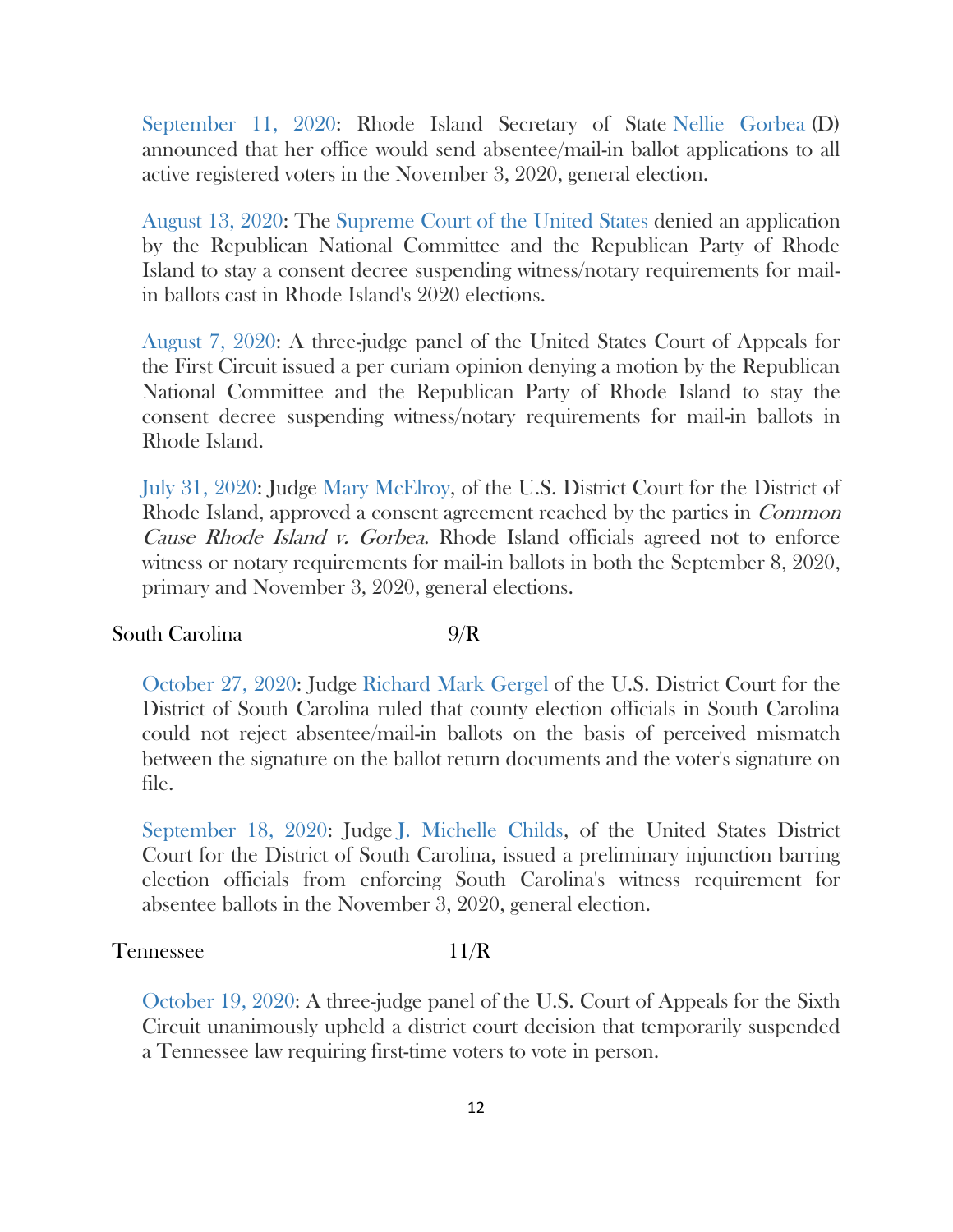[June 24, 2020:](https://ballotpedia.org/Changes_to_election_dates,_procedures,_and_administration_in_response_to_the_coronavirus_(COVID-19)_pandemic,_2020#Tennessee) The [Tennessee Supreme Court](https://ballotpedia.org/Tennessee_Supreme_Court) declined to stay a lower court order that had extended absentee voting eligibility to all voters during the pandemic.

[June 4, 2020:](https://ballotpedia.org/Changes_to_election_dates,_procedures,_and_administration_in_response_to_the_coronavirus_(COVID-19)_pandemic,_2020#Tennessee) The Chancery Court for Tennessee's Twentieth Judicial District ruled that Tennessee's absentee voting law, which limits eligibility to those meeting certain criteria, "during the unique circumstances of the pandemic, constitutes an unreasonable burden on the fundamental right to vote guaranteed by the Tennessee Constitution." The court ordered the state to extend absentee voting eligibility to all Tennessee voters during the course of the pandemic.

### Texas 38/R

[September 25, 2020:](https://ballotpedia.org/Changes_to_election_dates,_procedures,_and_administration_in_response_to_the_coronavirus_(COVID-19)_pandemic,_2020#Texas) Judge [Marina Marmolejo,](https://ballotpedia.org/Marina_Marmolejo) of the U.S. District Court for the Southern District of Texas, issued an order enjoining Texas officials from enforcing legislation that had rescinded the state's straight-ticket ballot option.

[September 8, 2020:](https://ballotpedia.org/Changes_to_election_dates,_procedures,_and_administration_in_response_to_the_coronavirus_(COVID-19)_pandemic,_2020#Texas) Judge [Orlando Garcia,](https://ballotpedia.org/Orlando_Garcia) of the U.S. District Court for the Western District of Texas, ordered Secretary of State [Ruth Ruggero Hughs](https://ballotpedia.org/Ruth_Ruggero_Hughs) to advise all local election officials that it is unconstitutional to reject an absentee ballot due to a perceived signature mismatch unless the voter is given prerejection notice of this finding and a "meaningful opportunity to cure his or her ballot's rejection."

[July 27, 2020:](https://ballotpedia.org/Changes_to_election_dates,_procedures,_and_administration_in_response_to_the_coronavirus_(COVID-19)_pandemic,_2020#Texas) Texas Governor [Greg Abbott](https://ballotpedia.org/Greg_Abbott) (R) issued a proclamation extending the early voting period for the November 3, 2020, general election by six days. Originally scheduled to begin on October 19, 2020, early voting would instead open on October 13, 2020.

# Vermont 3/D

[July 20, 2020:](https://ballotpedia.org/Changes_to_election_dates,_procedures,_and_administration_in_response_to_the_coronavirus_(COVID-19)_pandemic,_2020#Vermont) Vermont Secretary of State Jim Condos (D) issued a directive that a mail-in ballot be sent automatically to every active registered voter in the November 3, 2020, general election.

[March 30, 2020:](https://ballotpedia.org/Changes_to_election_dates,_procedures,_and_administration_in_response_to_the_coronavirus_(COVID-19)_pandemic,_2020#Vermont) Vermont Governor [Phil Scott](https://ballotpedia.org/Phil_Scott) (R) signed H0681 into law, making a series of temporary changes to the state's election laws in response to the coronavirus outbreak: suspending candidate petition signature gathering requirements for both the August primary and the November general elections; authorizing local legislative bodies to transition upcoming local elections from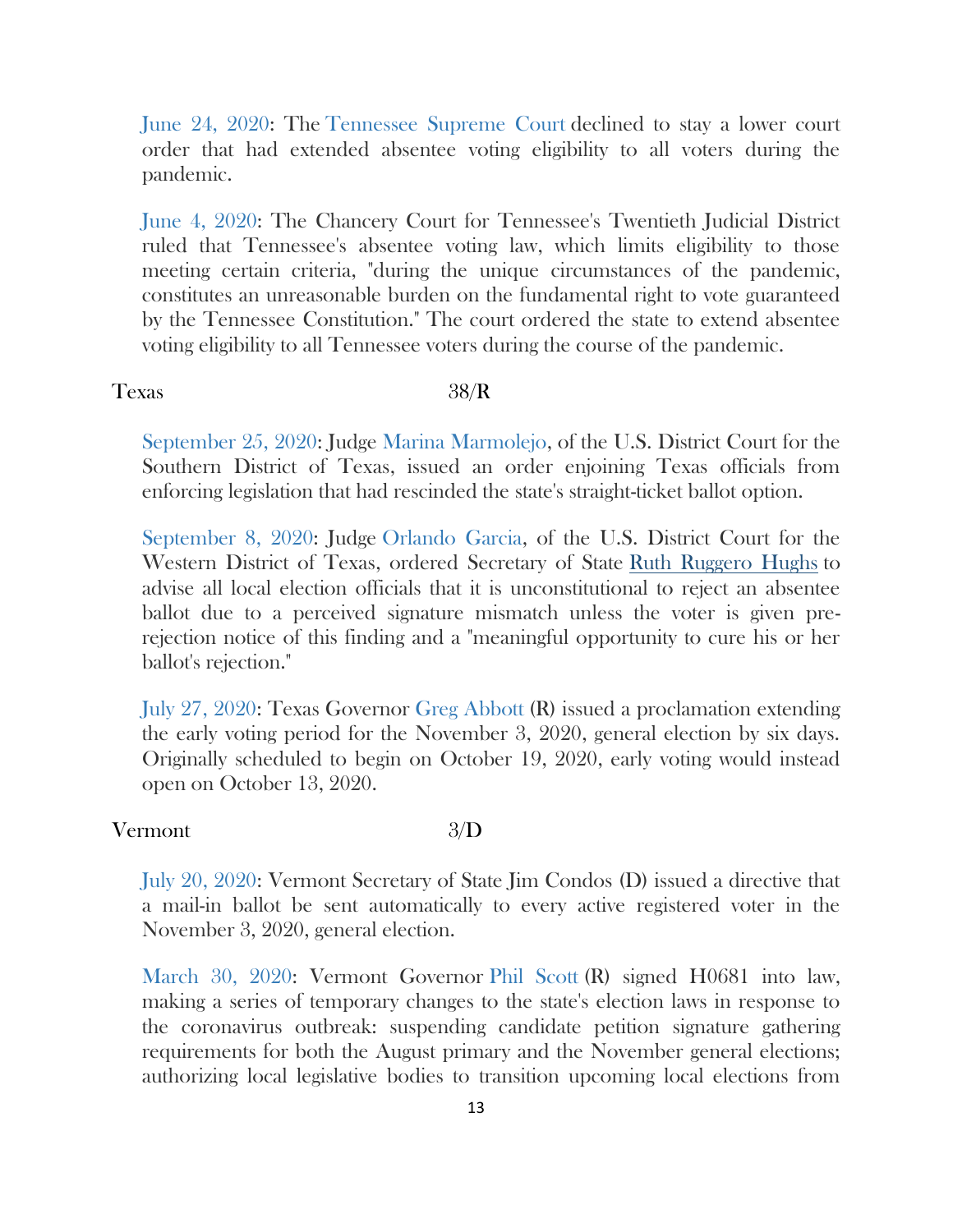floor meetings to Australian ballot (i.e., secret ballot) elections; and authorizing the secretary of state, with the consent of the governor, to enact temporary changes to election procedures (e.g., expanding voting by mail).

### Virginia 13/D

[October 28, 2020:](https://ballotpedia.org/Changes_to_election_dates,_procedures,_and_administration_in_response_to_the_coronavirus_(COVID-19)_pandemic,_2020#Virginia) Frederick County (Virginia) Circuit Court Judge William W. Eldridge ruled that absentee/mail-in ballots that are not postmarked could be accepted if they were received after Election Day. Eldridge added that election officials could accept a ballot with an illegible postmark for up to three days after Election Day, provided the voter casting the ballot signed and dated the accompanying oath before the election.

[October 14, 2020:](https://ballotpedia.org/Changes_to_election_dates,_procedures,_and_administration_in_response_to_the_coronavirus_(COVID-19)_pandemic,_2020#Virginia) Judge [John A. Gibney,](https://ballotpedia.org/John_A._Gibney) of the U.S. District Court for the Eastern District of Virginia, ordered that Virginia's voter registration deadline be extended from October 13, 2020, to October 15, 2020.

[August 5, 2020:](https://ballotpedia.org/Changes_to_election_dates,_procedures,_and_administration_in_response_to_the_coronavirus_(COVID-19)_pandemic,_2020#Virginia) The parties in League of Women Voters of Virginia v. Virginia *State Board of Elections* reached a settlement providing for the suspension of the Virginia's witness requirement for absentee ballots in the November 3, 2020, general election.

### West Virginia  $5/R$

[July 27, 2020:](https://ballotpedia.org/Changes_to_election_dates,_procedures,_and_administration_in_response_to_the_coronavirus_(COVID-19)_pandemic,_2020#West_Virginia) West Virginia Secretary of State [Mac Warner](https://ballotpedia.org/Mac_Warner) (R) announced that all voters "concerned about their health and safety because of COVID-19" would be eligible to vote absentee in the November 3, 2020, general election.

# Wisconsin 10/D

[June 17, 2020:](https://ballotpedia.org/Changes_to_election_dates,_procedures,_and_administration_in_response_to_the_coronavirus_(COVID-19)_pandemic,_2020#Wisconsin) The Wisconsin Election Commission voted unanimously to send absentee/mail-in ballot applications automatically to most registered voters in the November 3, 2020, general election.

WHEREAS, on December 14, 2020, two hundred, thirty eight (238) Democrat presidential electors and one hundred, sixty three (163) Republican presidential electors were therefore appointed UNCONSTITUTIONALLY by thirty-one States as listed below: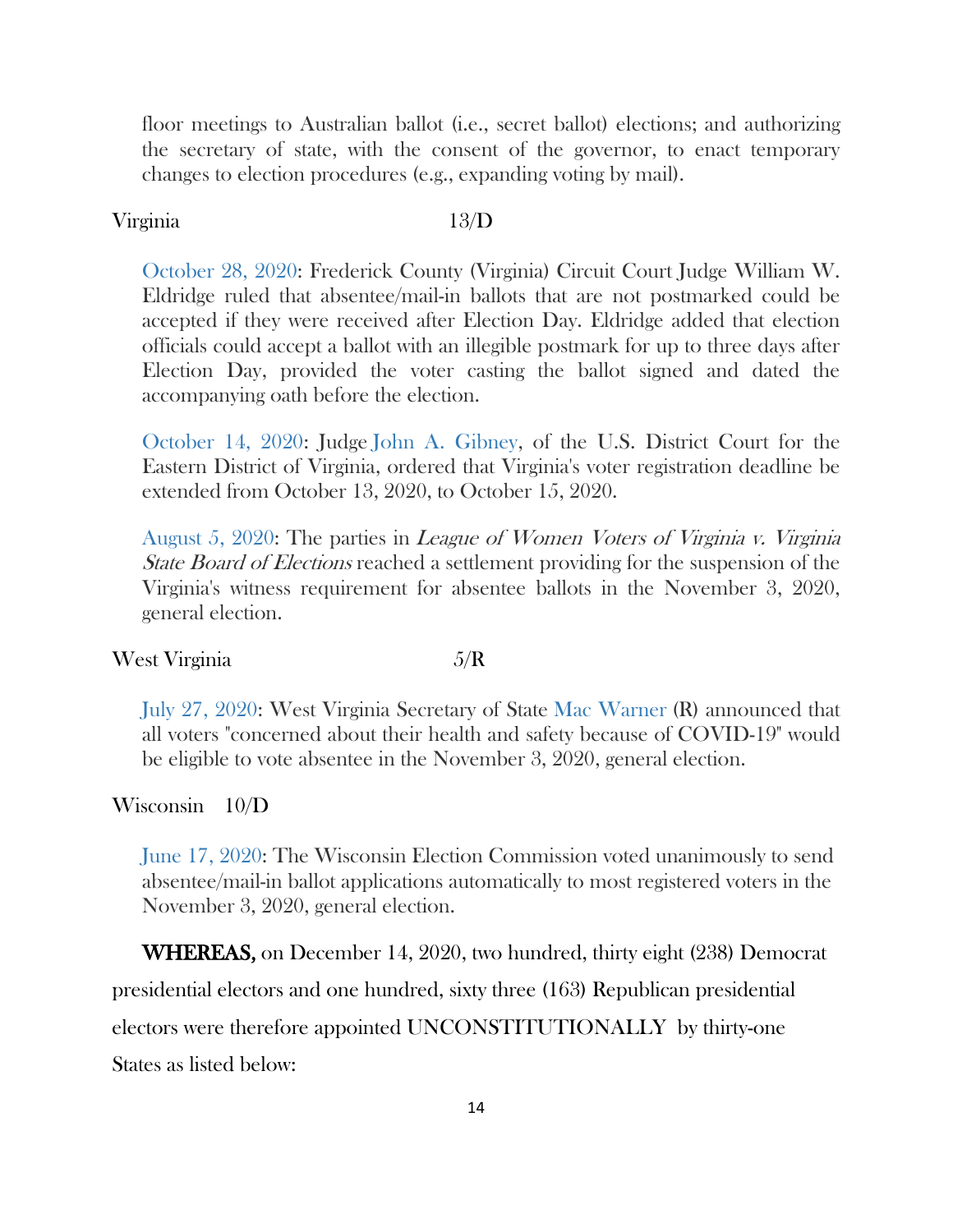DEMOCRAT REPUBLICAN

| Arizona       | 11             | Alaska          | $\overline{3}$ |
|---------------|----------------|-----------------|----------------|
| California    | 56             | <b>Arkansas</b> | 6              |
| Connecticut   | 7              | Florida         | 29             |
| Georgia       | 16             | Iowa            | 6              |
| Maine         | $\overline{4}$ | Kentucky        | 8              |
| Maryland      | 10             | Montana         | $\overline{3}$ |
| Massachusetts | 11             | Nebraska        | 5              |
| Michigan      | 16             | North Carolina  | 15             |
| Minnesota     | 10             | Ohio            | 18             |
| New Hampshire | $\overline{4}$ | Oklahoma        | $\overline{7}$ |
| New Jersey    | 14             | South Carolina  | 9              |
| New York      | 29             | Tennessee       | 11             |
| Pennsylvania  | 20             | Texas           | 38             |
| Rhode Island  | $\overline{4}$ | West Virginia   | 5              |
| Vermont       | 3              |                 |                |
| Virginia      | 13             |                 |                |
| Wisconsin     | 10             |                 |                |

WHEREAS, this is a proper First Amendment Petition requiring a meaningful response in that it exceeds any rational standard requiring a formal, specific response from Congress: it is serious and documented, not frivolous; it contains no falsehoods; it is not absent probable cause; it has the necessary quality of a dispute; it comes from citizens outside of the formal political culture and involves a legal principle not political talk; it is punctilious and dignified, containing both a "direction" and a "prayer" for relief; it addresses a public, collective grievance with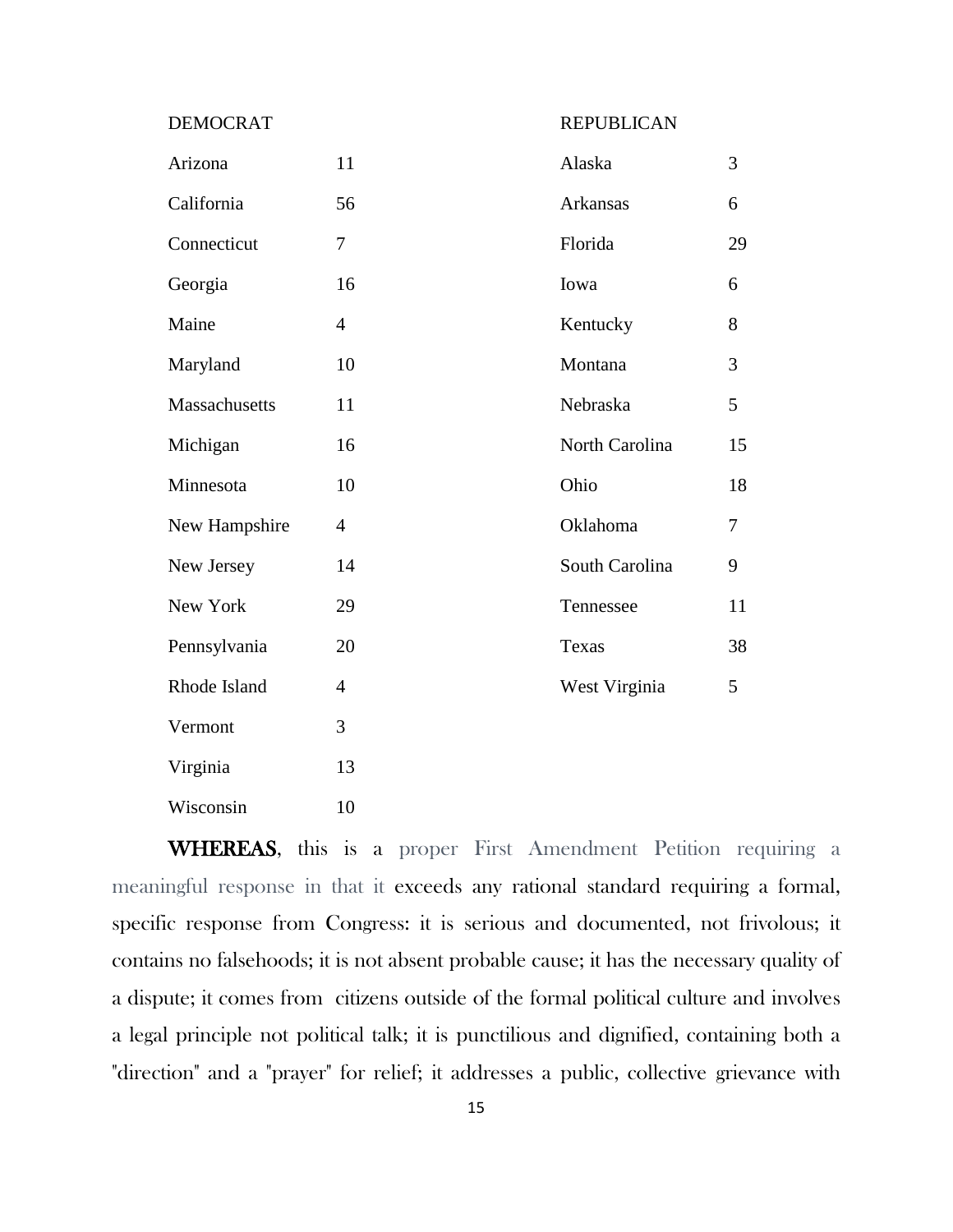widespread participation and consequences; it is an instrument of deliberation not agitation; and, it provides legal Notice seeking substantive Redress to cure the infringement of a Right.

WHEREAS, in English and American jurisprudence, there is a legal maxim that for every right there is a remedy; where there is no remedy, there is no right.

WHEREAS, it is a settled and invariable principle, that every right when withheld must have a remedy, and every injury its proper redress. See Blackstone, Commentaries on the Laws of England 23 and [Marbury v. Madison](https://en.wikipedia.org/wiki/Marbury_v._Madison), 5 U.S. (1 Cranch) 137, 162–163 (1803).

WHEREAS, this Petition, with its demand for a meaningful response, rests in part on the HISTORICAL RECORD OF THE FIRST AMENDMENT'S PETITION CLAUSE, a copy of which is annexed hereto.

WHEREAS, particularly instructive under the circumstances of this Petition is Section 61 of the Magna Carta … the 1689 Declaration of Rights …the Journals of the First Congress in 1774 … Delegate Jefferson's Reply to Lord North in 1775 …Thomas Paine's Common Sense … and the Declaration of Independence.

WHEREAS, in 1774, for instance, before turning to a more stringent remedy in their quest to hold their government accountable, the delegates to America's first congress resolved, unanimously that, "When government wants money from the People and they have in any manner oppressed the People, the People may retain their money until their grievances are redressed."

WHERAS, in 1775, delegate Jefferson wrote, "The privilege of giving or withholding our moneys is an important barrier against the undue exertion of prerogative which if left altogether without control may be exercised to our great oppression; and all history shows how efficacious its intercession for redress of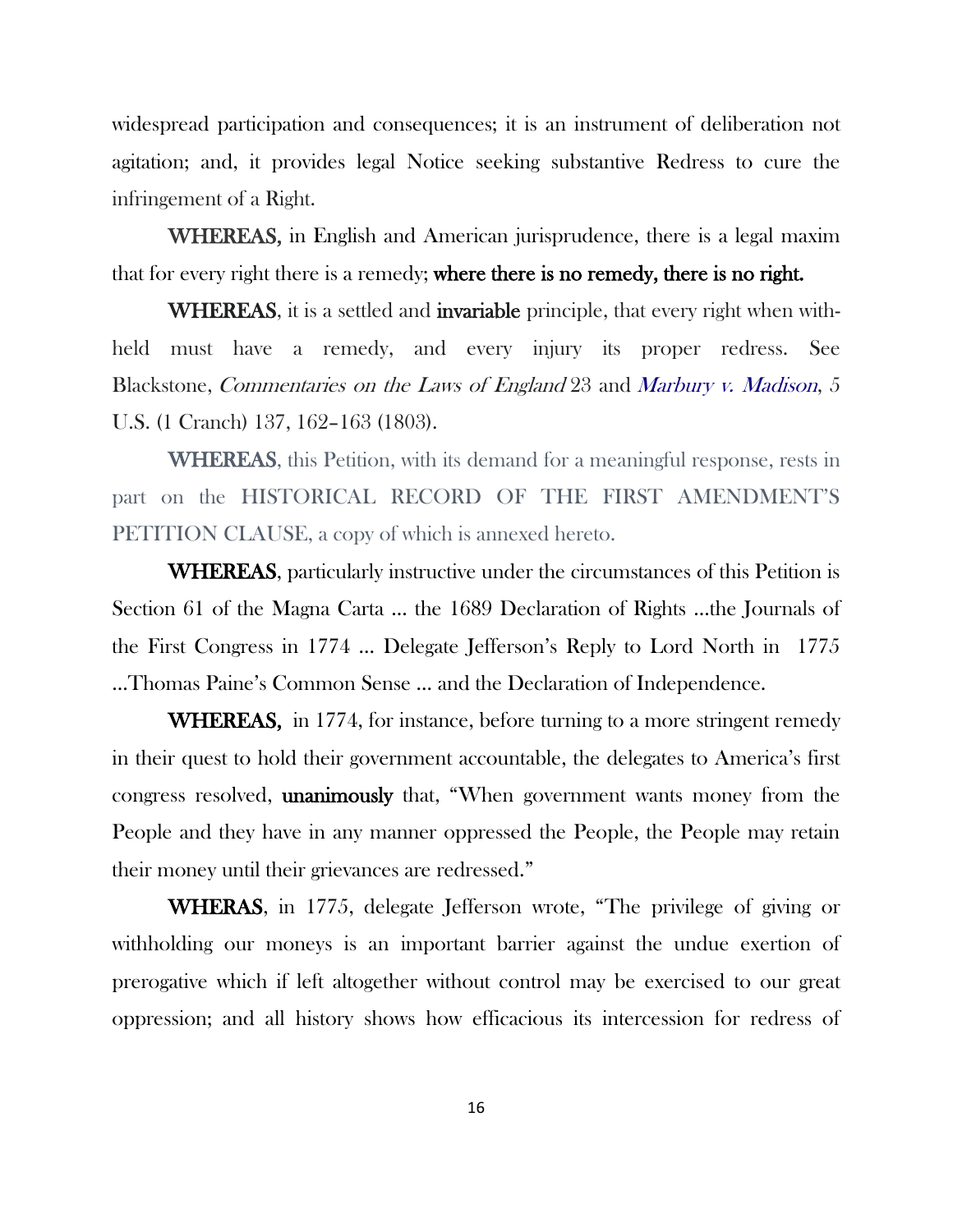grievances and reestablishment of rights, an how improvident would be the surrender of so powerful a mediator."

WHEREAS, in 1776, six months before the adoption of the Declaration of Independence, Thomas Paine distributed "Common Sense" which after decrying the recklessness of repeatedly petitioning the government to rectify its abuses, he issued a call for a stronger remedy, concluding: "Should a manifesto be published … setting forth the miseries we have endured, and the peaceful methods which we have ineffectually used for redress."

WHEREAS, that "manifesto" - our Declaration of Independence, with its philosophical underpinnings for the republic established by the Constitution - includes the principle that it is the People who institute Government and that they do so to secure their Rights and, after setting forth the grievances being endured by the People, the Declaration reads, "In every stage of these Oppressions we have Petitioned for Redress in the most humble terms: Our repeated Petitions have been answered only by repeated injury. A Prince whose character is thus marked by every act which may define a Tyrant is unfit to be the ruler of a free People."

WHEREAS, the Government's refusal to provide a meaningful response to the People's Petitions for Redress of violations of their Rights was the "capstone grievance," the grievance that more than any other led not only to the Declaration of Independence - but also to the widespread recognition of the Right of the People to hold the government accountable by Petition and to the inclusion of that natural, unalienable Right in our Bill of Rights.

WHEREAS, Petitioners are motivated by the knowledge that the restoration of this vestigial, once powerful but now all but forgotten natural Right of the People will result in a significant shift in the ultimate power in our society from the Government back to the People where it was meant to reside in the first place.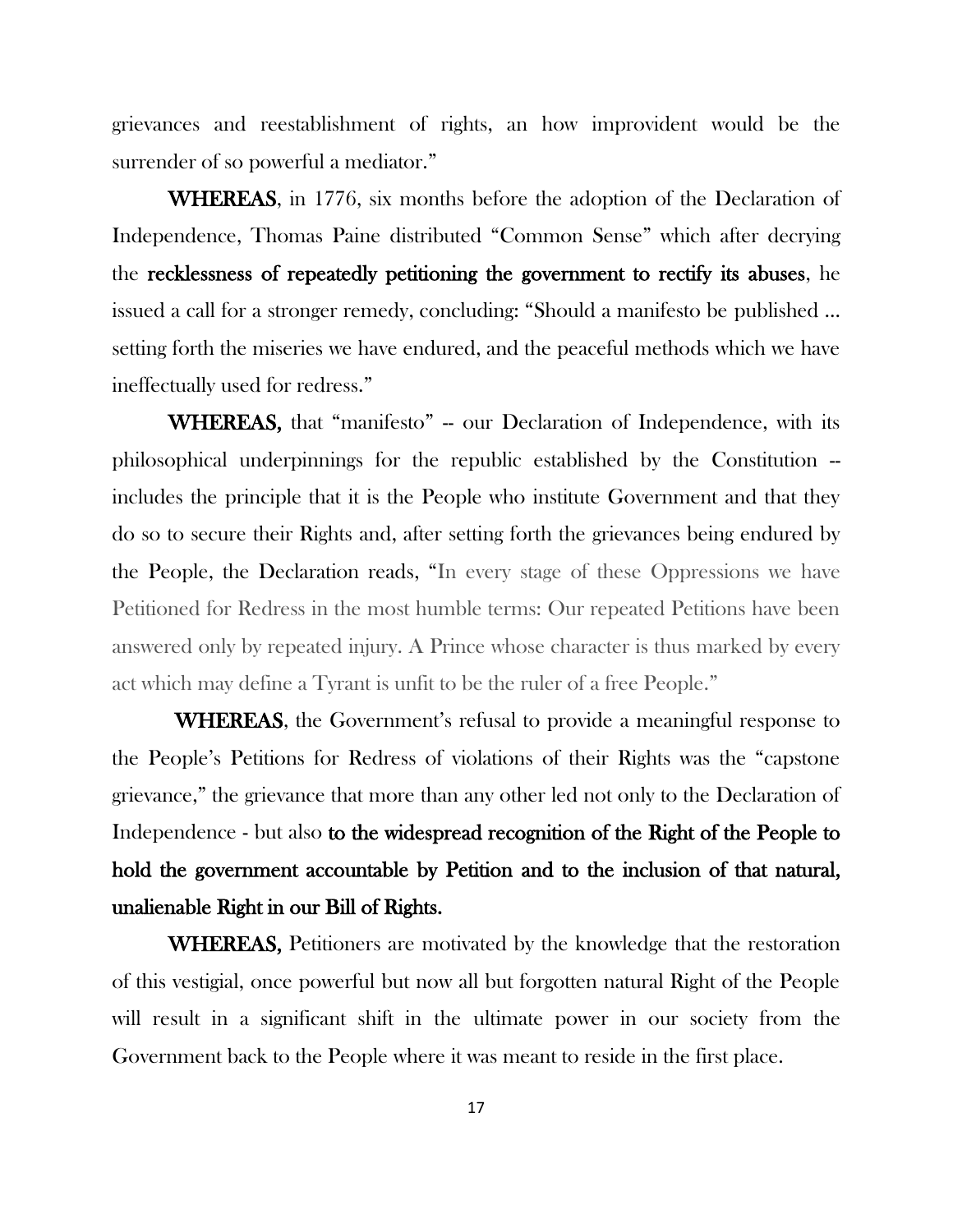WHEREAS, in defense of righteousness and the future health of the Constitution for the United States of America and the Rule of Law, we Petitioners humbly and respectfully request Congress nullify the votes of the Electoral College taken December 14, 2020 in the States identified above, direct the Legislatures of those States to appoint Presidential Electors in a manner consistent with the Electors Clause and pursuant to 3 U.S.C. Section 2 and that the end of the terms of the current President and Vice President be extended, if necessary to the seventh day following such appointments.

WHEREAS, we request Congress act to insure that future general elections be conducted in strict accordance with the Election Petition attached hereto.

WHEREAS, we Petitioners, who agree with Thomas Jefferson that "No government can continue good but under the control of the people," pray Congress will grant the relief requested in this FIRST AMENDMENT PETITION FOR REDRESS OF VIOLATIONS OF THE GUARANTEE AND ELECTORS CLAUSES OF THE CONSTITUTION FOR THE UNITED STATES OF AMERICA . 3

First Name: ROBERT Last Name: SCHULZ City: TOWN OF QUEENSBURY State: NEW YORK Signature: /S/

<sup>&</sup>lt;sup>3</sup> Additional signature pages follow.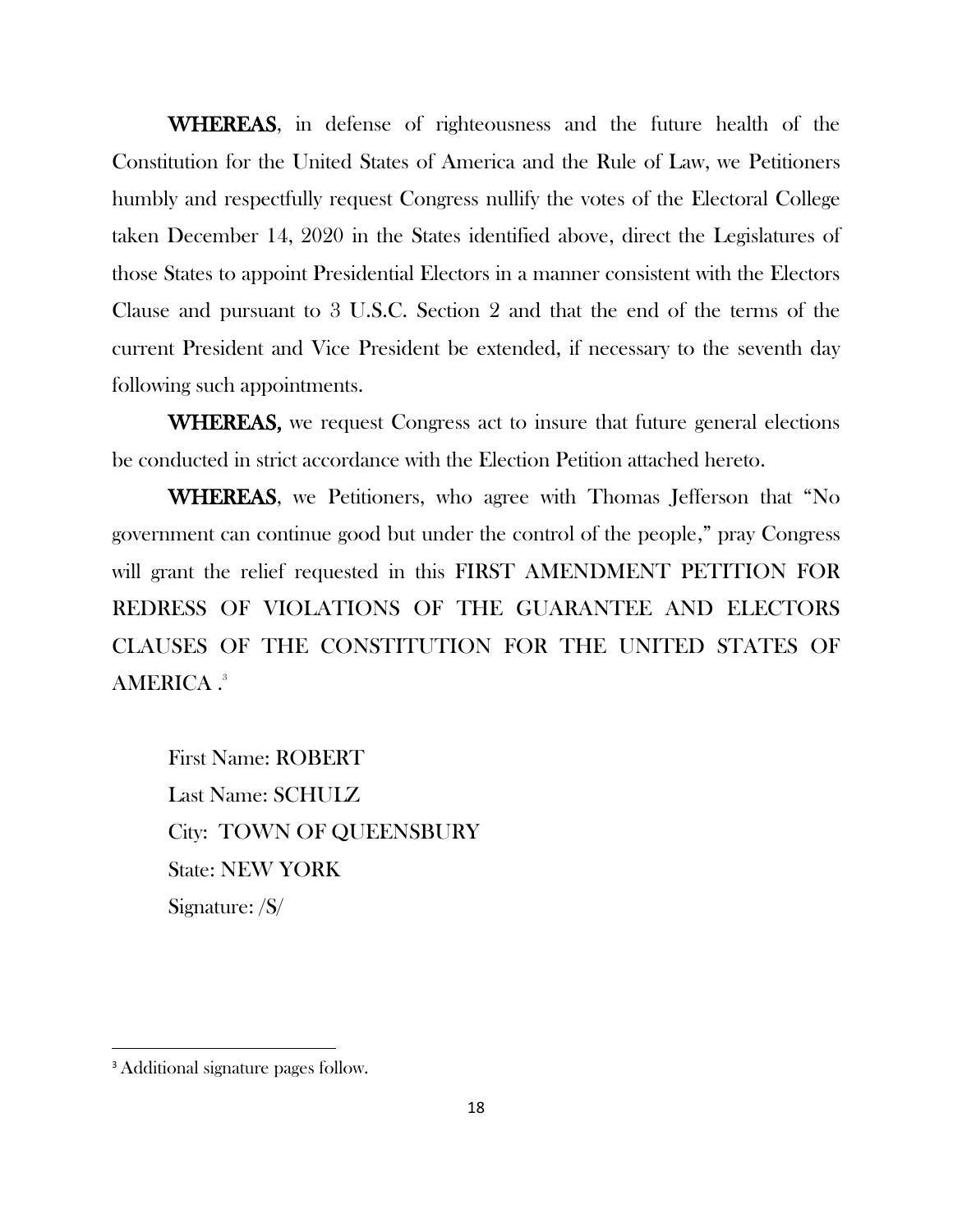### **HISTORICAL RECORD OF THE RIGHT TO PETITION GOVERNMENT FOR REDRESS OF GRIEVANCES**

**by**

Robert L. Schulz

"On every question of the construction of the Constitution, let us carry ourselves back to the time when the Constitution was adopted, recollect the spirit manifested in the debates, and instead of trying what meaning may be squeezed out of the text, or invented against it, conform to the probable one in which it was passed."

> Thomas Jefferson, Letter to William Johnson, Supreme Court Justice (1823)

It is instructive to review the history of the Right to Petition in order to determine its meaning.

The following are the highlights of the historical record of the Right to Petition:

Chapter 61 of the Magna Carta (the cradle of Liberty and Freedom from wrongful government, signed at a time when King John was sovereign) reads in relevant part:

" 61. Since, moveover, for God and the amendment of our kingdom and for the better allaying of the quarrel that has arisen between us and our barons, we have granted all these concessions, desirous that they should enjoy them in complete and firm endurance forever, we give and grant to them the underwritten security, namely, that the barons choose five and twenty barons of the kingdom, whomsoever they will, who shall be bound with all their might, **to observe and hold, and cause to be observed, the peace and liberties we have granted and confirmed to them by this our present Charter**, so that if we, or our justiciar, or our bailiffs or any one of our officers, shall in anything be at fault towards anyone, **or shall have broken any one of the articles of this peace or of this security**, and the offense be notified to four barons of the foresaid five and twenty, the said four barons shall repair to us (or our justiciar, if we are out of the realm) and, laying the transgression before us, **petition to have that transgression redressed without delay**. And if we shall not have corrected the transgression (or, in the event of our being out of the realm, if our justiciar shall not have corrected it) **within forty days**, reckoning from the time it has been intimated to us (or to our justiciar, if we should be out of the realm), the four barons aforesaid shall refer that matter to the rest of the five and twenty barons, and those five and twenty barons shall, **together with the community of the whole realm**, distrain and distress us in all possible ways, namely, by **seizing our castles, lands, possessions, and in any other way they can, until redress has been obtained as they deem fit,** saving harmless our own person, and the persons of our queen and children; and **when redress has been obtained, they shall resume their old relations towards us….**" (emphasis added by the People).

Chapter 61 was a procedural vehicle for enforcing the rest of the Charter. It spells out the Rights of the People and the obligations of the Government, and the procedural steps to be taken by the People and the King, in the event of a violation by the King of any provision of that Charter: the People were to transmit a Petition for a Redress of their Grievances; the King had 40 days to respond; if the King failed to respond in 40 days, the People could non-violently retain their money or violence could be **legally** employed against the King until he Redressed the alleged Grievances.<sup>1</sup>

The 1689 Declaration of Rights proclaimed, "[I]t is the Right of the subjects to petition the King, and all commitments and prosecutions for such petitioning is illegal." This was obviously a basis

<sup>&</sup>lt;sup>1</sup> See Magna Carta Chapter 61. See also William Sharp McKechnie, Magna Carta 468-77 (2<sup>nd</sup> ed. 1914)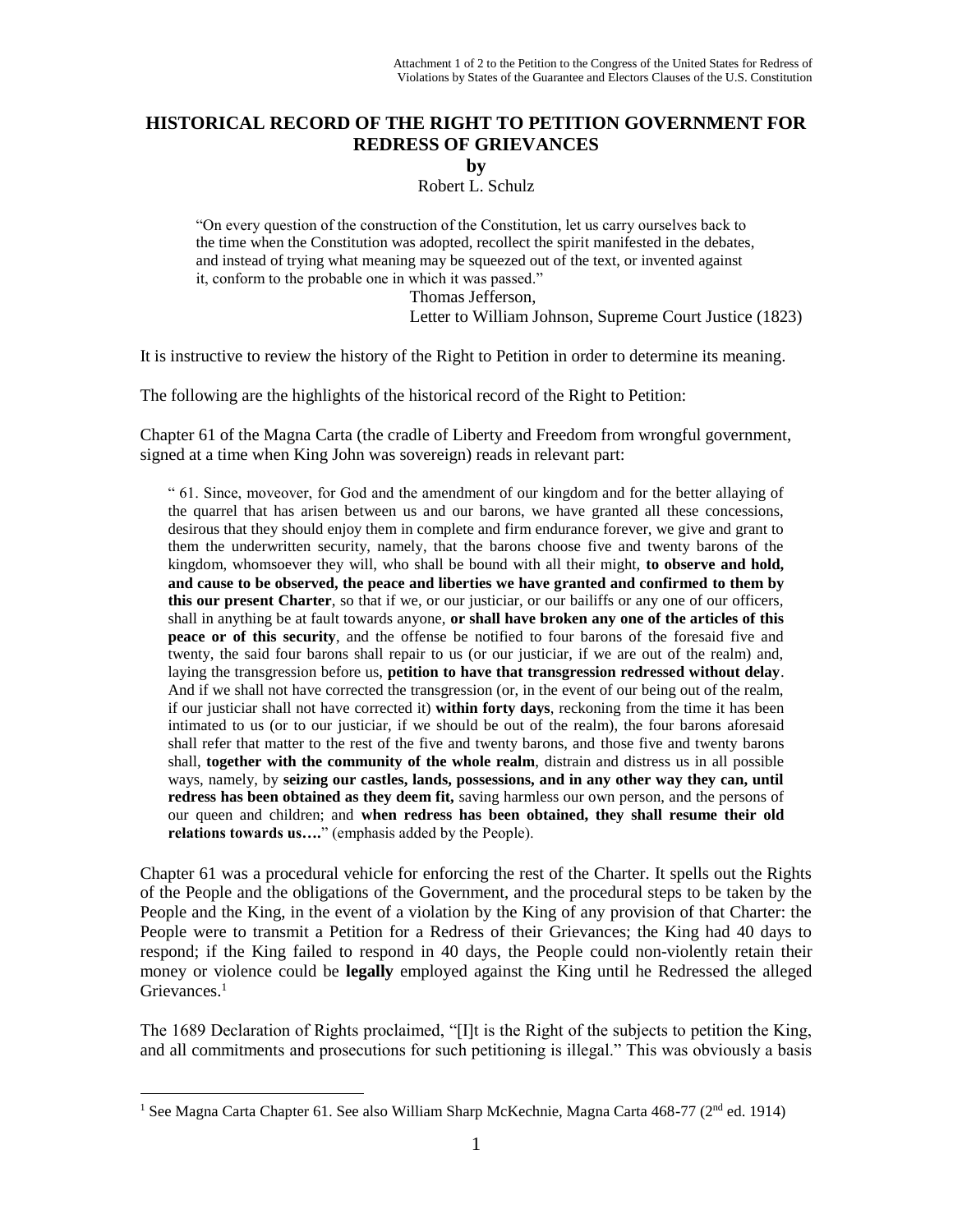of the "shall make no law abridging the right to petition government for a redress of grievances" provision of our Bill of Rights.

In 1774, the same Congress that adopted the Declaration of Independence unanimously adopted an Act in which they gave meaning to the People's Right to Petition for Redress of Grievances and the Right of enforcement as they spoke about the People's "Great Rights." Quoting:

"**If money is wanted by rulers who have in any manner oppressed the People, they may retain it until their grievances are redressed, and thus peaceably procure relief, without trusting to despised petitions or disturbing the public tranquility.**" "Continental Congress To The Inhabitants Of The Province Of Quebec." Journals of the Continental Congress 1774, Journals 1: 105-13.

In 1775, just prior to drafting the Declaration of Independence, Jefferson gave further meaning to the People's Right to Petition for Redress of Grievances and the Right of enforcement. Quoting:

**"The privilege of giving or withholding our moneys is an important barrier against the undue exertion of prerogative which if left altogether without control may be exercised to our great oppression; and all history shows how efficacious its intercession for redress of grievances and reestablishment of rights, an hou improvident would be the surrender of so powerful a mediator."** Thomas Jefferson: Reply to Lord North, 1775. Papers 1:225.

In 1776, the Declaration of Independence was adopted by the Continental Congress. The bulk of the document is a listing of the Grievances the People had against a Government that had been in place for 150 years. The final Grievance on the list is referred to by scholars as the "capstone" Grievance. The capstone Grievance was the ultimate Grievance, the Grievance that prevented Redress of these other Grievances, the Grievance that caused the People to non-violently withdraw their support and allegiance to the Government, and the Grievance that eventually justified War against the King, morally and legally. Thus, the Congress gave further meaning to the People's Right to Petition for Redress of Grievances and the Right of enforcement. Quoting the Capstone Grievance:

"In every stage of these Oppressions We have Petitioned for Redress in the most humble terms. Our repeated Petitions have been answered only by with repeated injury. A Prince, whose character is thus marked by every act which may define a Tyrant, is thus unfit to be the ruler of a free people….We, therefore…declare, That these United Colonies…are Absolved from all Allegiance to the British Crown…." *Declaration of Independence***, 1776**

Though the Rights to Popular Sovereignty and its "protector" Right, the Right of Petition for Redress have become somewhat forgotten, they took shape early on by government's *response* to Petitions for Redress of Grievances.<sup>2</sup>

<sup>2</sup> See A SHORT HISTORY OF THE RIGHT TO PETITION GOVERNMENT FOR

THE REDRESS OF GRIEVANCES, Stephen A. Higginson, 96 Yale L.J. 142(November, 1986); "SHALL MAKE NO LAW ABRIDGING . . .": AN ANALYSIS OF THE NEGLECTED, BUT NEARLY ABSOLUTE, RIGHT OF PETITION, Norman B. Smith, 54 U. Cin. L. Rev. 1153 (1986);"LIBELOUS" PETITIONS FOR REDRESS OF GRIEVANCES -- BAD HISTORIOGRAPHY MAKES WORSE LAW, Eric Schnapper, 74 Iowa L. Rev. 303 (January 1989);THE BILL OF RIGHTS AS A CONSTITUTION, Akhil Reed Amar, 100 Yale L.J. 1131 (March, 1991); NOTE: A PETITION CLAUSE ANALYSIS OF SUITS AGAINST THE GOVERNMENT: IMPLICATIONS FOR RULE 11 SANCTIONS, 106 Harv. L. Rev. 1111 (MARCH, 1993); SOVEREIGN IMMUNITY AND THE RIGHT TO PETITION: TOWARD A FIRST AMENDMENT RIGHT TO PURSUE JUDICIAL CLAIMS AGAINST THE GOVERNMENT, James E. Pfander, 91 Nw. U.L. Rev. 899 (Spring 1997);THE **VESTIGIAL CONSTITUTION:** THE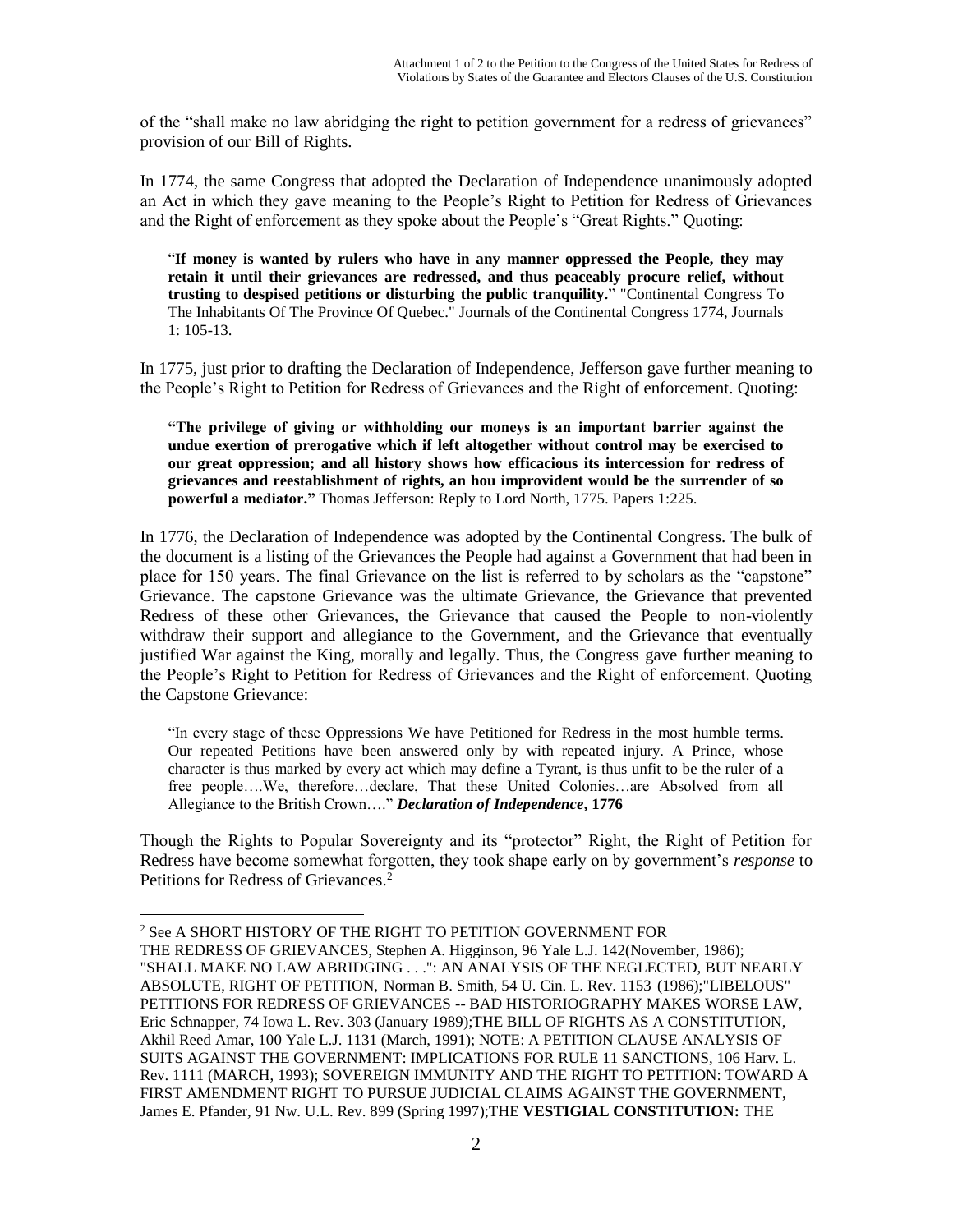The Right to Petition is a distinctive, substantive Right, from which other substantive First Amendment Rights were *derived.* The Rights to free speech, press and assembly originated as *derivative* Rights insofar as they were necessary to protect the *preexisting* Right to Petition. Petitioning, as a way of holding government accountable to natural Rights, originated in England in the  $11<sup>th</sup>$  century<sup>3</sup> and gained recognition as a Right in the mid  $17<sup>th</sup>$  century.<sup>4</sup> Free speech Rights first developed because members of Parliament needed to discuss freely the Petitions they received.<sup>5</sup> Publications reporting Petitions were the first to receive protection from the frequent prosecutions against the press for seditious libel.<sup>6</sup> Public meetings to prepare Petitions led to recognition of the Right of Public Assembly.<sup>7</sup>

In addition, the Right to Petition was widely accorded greater importance than the Rights of free expression. For instance, in the 18<sup>th</sup> century, the House of Commons,<sup>8</sup> the American Colonies,<sup>9</sup> and the first Continental Congress<sup>10</sup> gave official recognition to the Right to Petition, but not to the Rights of Free Speech or of the Press.<sup>11</sup>

The historical record shows that the Framers and ratifiers of the First Amendment also understood the Petition Right as distinct from the Rights of free expression. In his original proposed draft of the Bill of Rights, Madison listed the Right to Petition and the Rights to free speech and press in two separate sections.<sup>12</sup> In addition, a "considerable majority" of Congress defeated a motion to strike the assembly provision from the First Amendment because of the understanding that all of the enumerated rights in the First Amendment were separate Rights that should be specifically protected.<sup>13</sup>

HISTORY AND SIGNIFICANCE OF THE RIGHT TO PETITION, Gregory A. Mark, 66 Fordham L. Rev. 2153 (May, 1998); DOWNSIZING THE RIGHT TO PETITION, Gary Lawson and Guy Seidman, *93 Nw. U.L. Rev. 739* (Spring 1999); A RIGHT OF ACCESS TO COURT UNDER THE PETITION CLAUSE OF THE FIRST AMENDMENT: DEFINING THE RIGHT, Carol Rice Andrews, 60 Ohio St. L.J. 557 (1999) ; MOTIVE RESTRICTIONS ON COURT ACCESS: A FIRST AMENDMENT CHALLENGE, Carol Rice Andrews, 61 Ohio St. L.J. 665 (2000).

<sup>3</sup> Norman B. Smith, "Shall Make No Law Abridging…": Analysis of the Neglected, But Nearly Absolute, Right of Petition, 54 U. CIN. L. REV. 1153, at 1154.

<sup>4</sup> See Bill of Rights, 1689, 1 W & M., ch. 2 Sections 5,13 (Eng.), reprinted in 5 THE FOUNDERS' CONSITUTION 197 (Philip B. Kurland & Ralph Lerner eds., 1987); 1 WILLIAM BLACKSTONE, COMMENTARIES 138**-**39.

<sup>5</sup> See David C. Frederick, *John Quincy Adams, Slavery, and the Disappearance of the Right to Petition*, 9 LAW & HIST. REV. 113, at 115.

<sup>6</sup> See Smith, *supra* n.4, at 1165-67.

<sup>7</sup> See Charles E. Rice, *Freedom of Petition*, in 2 ENCYCLOPEDIA OF THE AMERICAN CONSTITUTION 789, (Leonard W. Levy ed., 1986)

<sup>8</sup> See Smith, *supra* n4, at 1165.

<sup>&</sup>lt;sup>9</sup> For example, Massachusetts secured the Right to Petition in its Body of Liberties in 1641, but freedom of speech and press did not appear in the official documents until the mid-1700s. See David A. Anderson, *The Origins of the Press Clause*, 30 UCLA L. REV. 455, 463 n.47 (1983).

<sup>10</sup> See id. at 464 n.52.

 $<sup>11</sup>$  Even when England and the American colonies recognized free speech Rights, petition Rights</sup> encompassed freedom from punishment for petitioning, whereas free speech Rights extended to freedom from prior restraints. See Frederick, *supra* n6, at 115-16.

<sup>&</sup>lt;sup>12</sup> See New York Times Co. v. U.S., 403 U.S. 670, 716 n.2 (1971)(Black, J., concurring). For the full text of Madison's proposal, see 1 ANNALS OF CONG. 434 (Joseph Gales ed., 1834).

<sup>&</sup>lt;sup>13</sup> See 5 BERNARD SCHWARTZ, THE ROOTS OF THE BILL OF RIGHTS at 1089-91 (1980).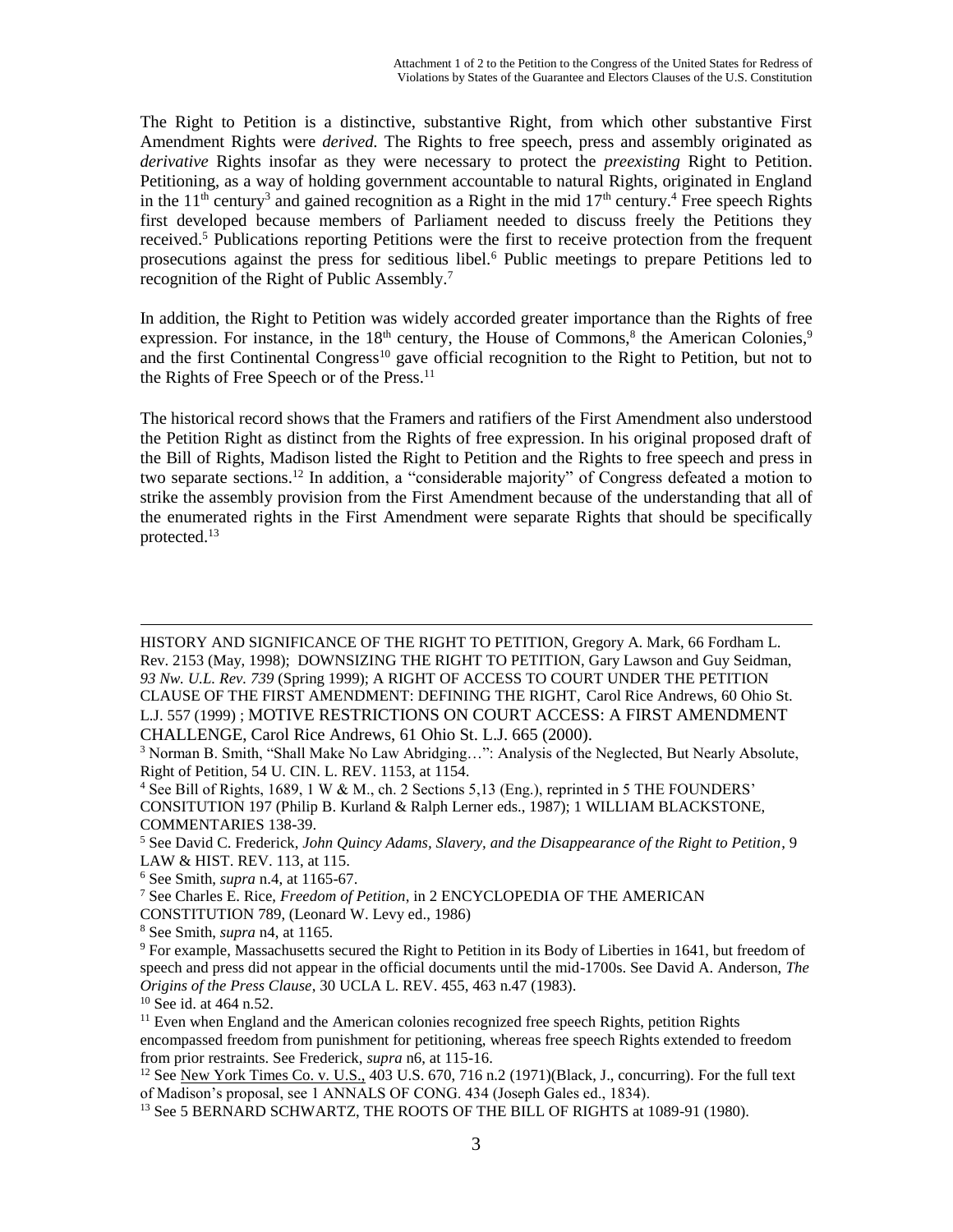Petitioning government for Redress of Grievances has played a key role in the development, exercise and enforcement of popular sovereignty throughout British and American history.<sup>14</sup> In medieval England, petitioning began as a way for barons to inform the King of their concerns and to influence his actions.<sup>15</sup> Later, in the  $17<sup>th</sup>$  century, Parliament gained the Right to Petition the King and to bring matters of public concern to his attention.<sup>16</sup> This broadening of political participation culminated in the official recognition of the right of Petition in the People themselves.<sup>17</sup>

The People used this newfound Right to question the legality of the government's actions,<sup>18</sup> to present their views on controversial matters,<sup>19</sup> and to demand that the government, *as the creature and servant of the People, be responsive to the popular will.*<sup>20</sup>

In the American colonies, disenfranchised groups used Petitions to seek government accountability for their concerns and to rectify government misconduct. $21$ 

By the nineteenth century, Petitioning was described as "essential to  $\ldots$  a free government"<sup>22</sup> – an inherent feature of a republican democracy,<sup>23</sup> and one of the chief means of enhancing government accountability through the participation of citizens.

# **This Interest In Government Accountability Was Understood To Demand Government Response To Petitions.<sup>24</sup>**

 $\overline{a}$ <sup>14</sup> See Don L. Smith, *The Right to Petition for Redress of Grievances: Constitutional Development and Interpretations* 10-108 (1971) (unpublished Ph.D. dissertation) (Univ. Microforms Int'l); K. Smellie, Right to Petition, in 12 ENCYCLOPEDIA OF THE SOCIAL SCIENCES 98, 98-101 (R.A. Seiligman ed., 1934). <sup>15</sup> The Magna Carta of 1215 guaranteed this Right. See MAGNA CARTA, ch. 61, reprinted in 5 THE

FOUNDERS' CONSTITUTION, *supra* n.5, at 187.

<sup>&</sup>lt;sup>16</sup> See PETITION OF RIGHT chs. 1, 7 (Eng. June 7, 1628), reprinted in 5 THE FOUNDERS' CONSTITUTION, *supra* n5 at 187-88.

 $17$ In 1669, the House of Commons stated that, "it is an inherent right of every commoner in England to prepare and present Petitions to the House of Commons in case of grievances, and the House of Commons to receive the same." Resolution of the House of Commons (1669), reprinted in 5 THE FOUNDERS' CONSTITUTION, *supra* n5 at 188-89.

<sup>&</sup>lt;sup>18</sup> For example, in 1688, a group of bishops sent a petition to James II that accused him of acting illegally. See Smith, *supra* n4, at 1160-62. James II's attempt to punish the bishops for this Petition led to the Glorious Revolution and to the enactment of the Bill of Rights. See Smith, *supra* n15 at 41-43.

<sup>19</sup> See Smith, *supra* n4, at 1165 (describing a Petition regarding contested parliamentary elections).  $20 \text{ In } 1701$ , Daniel Defoe sent a Petition to the House of Commons that accused the House of acting illegally when it incarcerated some previous petitioners. In response to Defoe's demand for action, the House released those Petitioners. See Smith, *supra* n4, at 1163-64.

<sup>&</sup>lt;sup>21</sup> See RAYMOND BAILEY, POPULAR INFLUENCE UPON PUBLIC POLICY: PETITIONING IN EIGHTEENTH-CENTURY VIRGINIA 43-44 (1979).

<sup>22</sup> THOMAS M. COOLEY, TREATISE ON THE CONSTITUTIONAL LIMITATIONS WHICH REST UPON THE LEGISLATIVE POWER OF THE STATES OF THE AMERICAN UNION 531 ( $6<sup>th</sup>$  ed. 1890).

<sup>&</sup>lt;sup>23</sup> See CONG. GLOBE, 39<sup>th</sup> Cong., 1<sup>st</sup> Session. 1293 (1866) (statement of Rep. Shellabarger) (declaring petitioning an indispensable Right "without which there is no citizenship" in any government); JOSEPH STORY, COMMENTARIES ON THE CONSTITUTION OF THE UNITED STATES 707 (Carolina Academic Press ed. 1987) (1833) (explaining that the Petition Right "results from [the] very nature of the structure [of a republican government]").

<sup>24</sup> See Frederick, *supra* n7 at 114-15 (describing the historical development of the duty of government response to Petitions).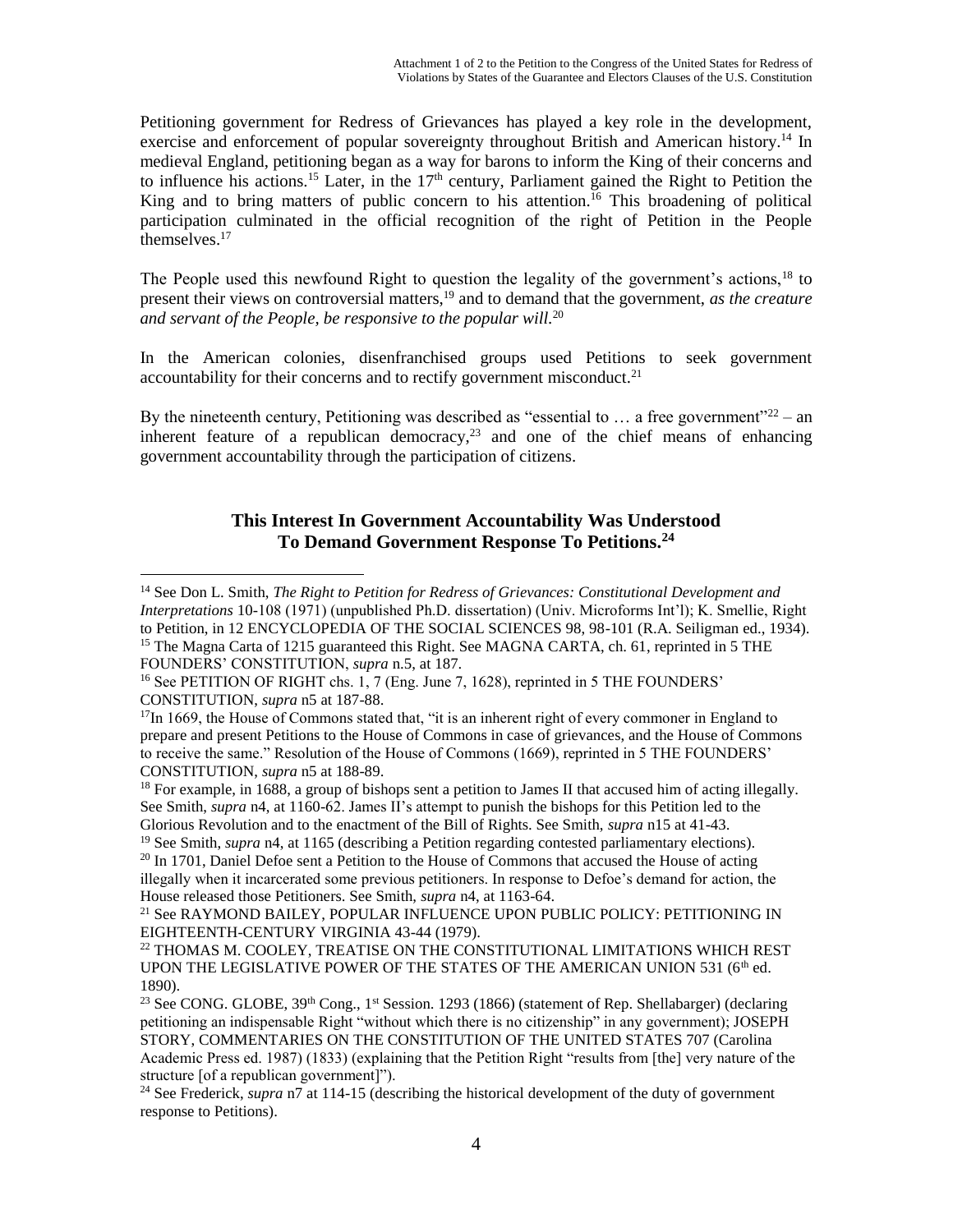American colonists, who exercised their Right to Petition the King or Parliament,  $^{25}$  expected the government to receive *and respond* to their Petitions.<sup>26</sup> The King's persistent refusal to answer the colonists' grievances outraged the colonists and as the "**capstone**" **grievance**, was a significant factor that led to the American Revolution.<sup>27</sup>

Frustration with the British government led the Framers to consider incorporating a people's right to "instruct their Representatives" in the First Amendment.<sup>28</sup> Members of the First Congress easily defeated this right-of-instruction proposal.<sup>29</sup> Some discretion to reject petitions that "instructed government," they reasoned, would not undermine government accountability to the People, as **long as Congress had a duty to consider petitions** *and fully respond to them***.** 30

Congress's response to Petitions in the early years of the Republic also indicates that the original understanding of Petitioning *included a governmental duty to respond*. Congress viewed the receipt and serious consideration of every Petition as an important part of its duties.<sup>31</sup>

Congress referred Petitions to committees<sup>32</sup> and even created committees to deal with particular types of Petitions.<sup>33</sup> Ultimately, most Petitions resulted in either favorable legislation or an adverse committee report. <sup>34</sup>

Thus, throughout early Anglo-American history, general petitioning (as opposed to judicial petitioning) allowed the people a means of direct political participation that in turn demanded government *response* and promoted accountability.

<sup>25</sup> See DECLARATION AND RESOLVES OF THE CONTINENTAL CONGRESS 3 (Am. Col. Oct. 14, 1774), reprinted in 5 THE FOUNDERS' CONSTITUTION, *supra* n5 at 199; DECLARATION OF RIGHTS OF THE STAMP ACT CONGRESS 13 (Am. Col. Oct. 19, 1765), *reprinted in id*. at 198. <sup>26</sup> See Frederick, *supra n4* at 115-116.

<sup>&</sup>lt;sup>27</sup> See THE DECLARATION OF INDEPENDENCE para. 30 (U.S. July 4, 1776), reprinted in 5 THE FOUNDERS' CONSTITUTION, *supra* n5 at 199; Lee A. Strimbeck, The Right to Petition, 55 W. VA. L. REV. 275, 277 (1954).

<sup>28</sup> See 5 BERNARD SCHWARTZ, *supra* n15, 1091-105.

<sup>29</sup> The vote was 10-41 in the House and 2-14 in the Senate. See *id*. at 1105, 1148.

<sup>30</sup> See 1 ANNALS OF CONG. 733-46 (Joseph Gales ed., 1789); 5 BERNARD SCHWARTZ, *supra* n15, at 1093-94 (stating that representatives have a duty to inquire into the suggested measures contained in citizens' Petitions) (statement of Rep. Roger Sherman); *id*. at 1095-96 (stating that Congress can never shut its ears to Petitions) (statement of Rep. Elbridge Gerry); *id*. at 1096 (arguing that the Right to Petition protects the Right to bring non-binding instructions to Congress's attention) (statement of Rep. James Madison).

<sup>&</sup>lt;sup>31</sup> See STAFF OF HOUSE COMM. ON ENERGY AND COMMERCE, 99<sup>TH</sup> CONG., 2D SESS., PETITIONS, MEMORIALS AND OTHER DOCUMENTS SUBMITTED FOR THE CONSIDERATION OF CONGRESS, MARCH 4, 1789 TO DECEMBER 15, 1975, at 6-9 (Comm. Print 1986) (including a comment by the press that "the principal part of Congress's time has been taken up in the reading and referring Petitions" (quotation omitted)).

<sup>32</sup> See Stephen A. Higginson, Note, *A Short History of the Right to Petition the Government for the Redress of Grievances,* 96 YALE L. J. 142, at 156.

 $3\overline{3}$  See H.J., 25<sup>th</sup> Cong., 2d Sess. 647 (1838) (describing how petitions prompted the appointment of a select committee to consider legislation to abolish dueling).

<sup>34</sup> See Higginson, n34 at 157.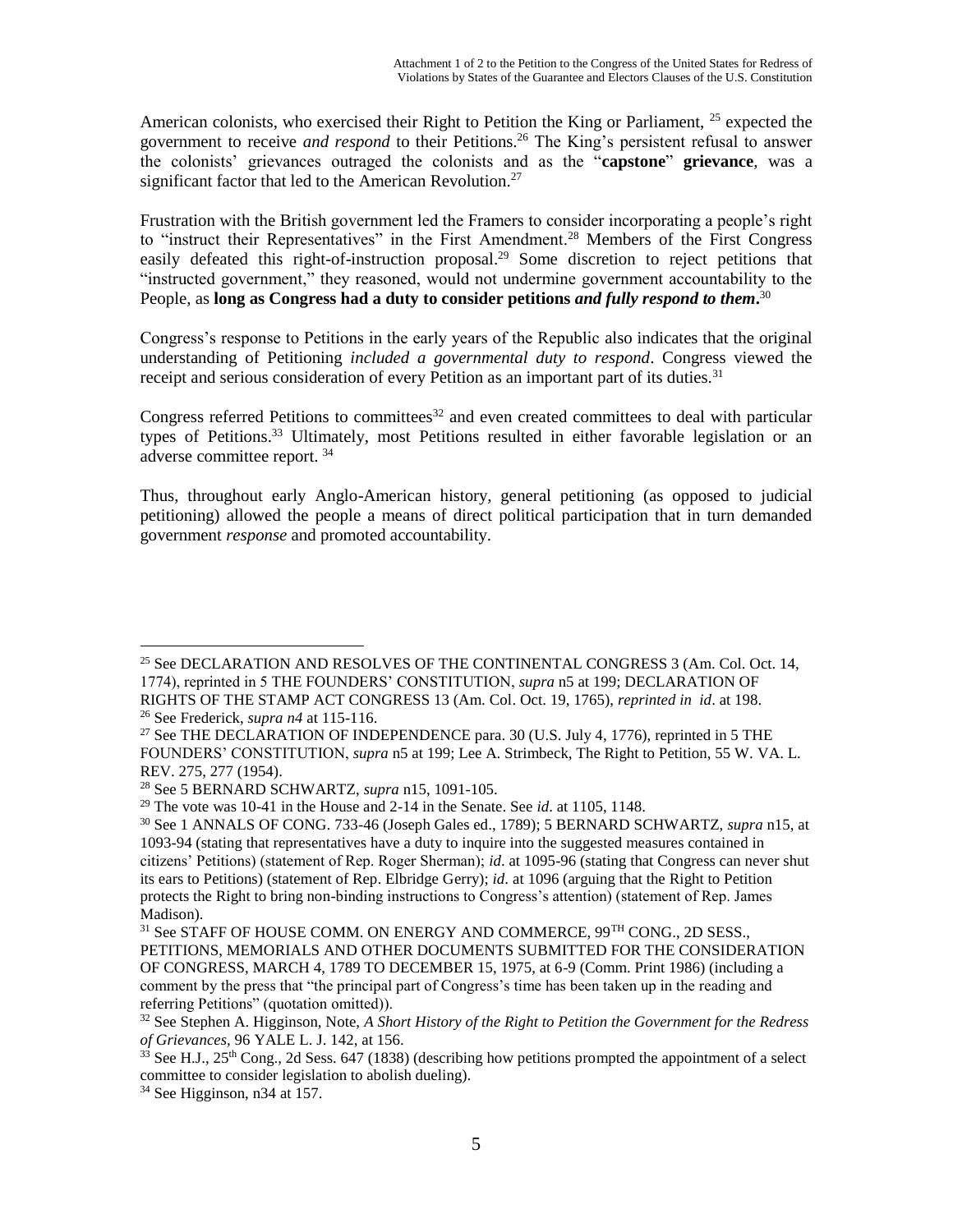To determine "[t]he proper scope and application of the Petition Clause … **Some effort must be made to identify the historic and fundamental principles that led to the enumeration of the right to petition in the First Amendment**, **among other rights fundamental to liberty**." *Guarnieri* at 394-395. (Emphasis added). *Borough of Duryea v. Guarnieri*, 564 U.S. 379 (2011).

"The First Amendment's Petition Clause states that 'Congress shall make no law …abridging … the right of the people … to petition the Government for a redress of grievances.' The reference to 'the right of the people' indicates that the Petition Clause was intended to codify a pre-existing individual right, which means that **we must look to historical practice to determine its scope**. (See *District of Columbia v. Heller*, 554 U.S. 570, 579, 592 (2008)." *Guarnieri* at 403. (Emphasis added).

"**There is abundant historical evidence that 'Petitions' were directed to the executive and legislative branches of government.**" *Guarnieri* at 403. (Emphasis added).

"Petition, as a word, a concept, and an **essential safeguard of freedom**, **is of ancient significance in English law and the Anglo-American legal tradition**." *Guarnieri* at 394-395. (Emphasis added).

"[P]etitions have provided a vital means for citizens … **to assert existing rights** against the sovereign." *Guarnieri* at 397. (Emphasis added).

"Rights of speech and petition are not identical. Interpretation of the Petition Clause must be guided by the objectives and aspirations that underlie the right. A petition conveys the special concerns of its author to the government and, in its usual form, **requests action** by the government to address those concerns." *Guarnieri* at 388-389. (Emphasis added).

"One of the advantages of popular government, of which Jefferson was distinctly aware, was that it afforded a means of **redressing grievances against the government without the resort to force;** it provided, as he would later put it in his First Inaugural Address, 'a mild and safe corrective of abuses which are lopped by the sword of revolution where peaceful remedies are unprovided.'" (Emphasis added). David N. Mayer, "*The Constitutional Thought of Thomas Jefferson*," University Press of Virginia, 1994, at 107. See also Thomas Jefferson, *First Inaugural Address*, 4 March 1801, L.C.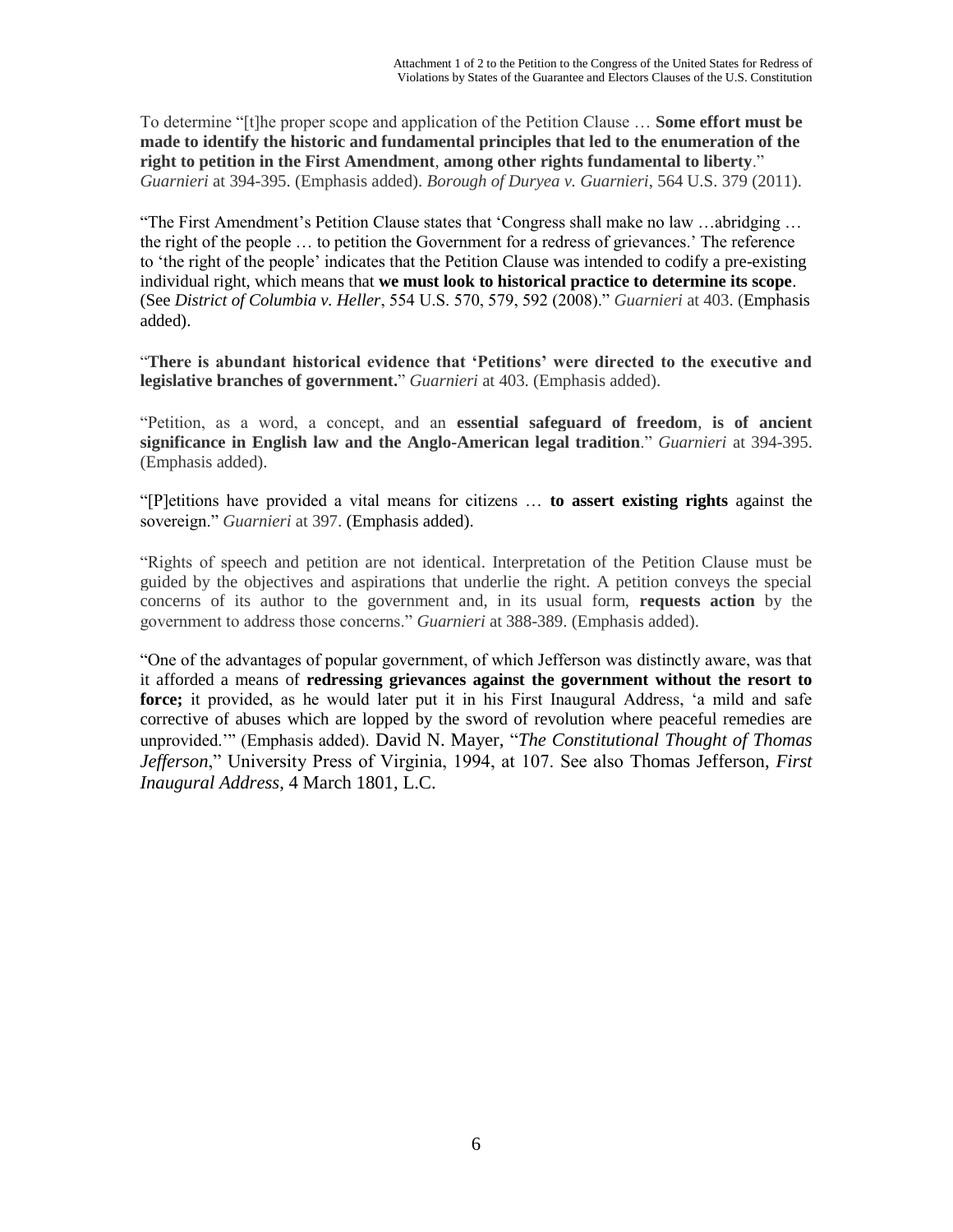# FIRST AMENDMENT PETITION FOR REDRESS OF GRIEVANCES: PUBLIC ELECTIONS

WE THE FREE PEOPLE OF THE UNITED STATES, by and through the unalienable, individual Rights guaranteed by the Declaration of Independence and the Constitution for the United States of America, hereby Petition the Congress of the United States for Redress of our Grievances, to honor their Oaths or Affirmations of office and their constitutional obligations by responding to this Petition, providing a formal acknowledgment of its receipt and demonstrating a good faith effort to comply, on or before 5 p.m. , January 6, 2020.

WHEREAS, by the terms and conditions of the Declaration of Independence and Constitution for the United States of America, We the People have expressly established a republican form of government, empowering it to act only in certain ways, while purposely and patently restricting and prohibiting it from acting in certain other ways without Amendment, and;

WHEREAS, We the People are entitled, by Right, to constitutionally valid elections, including the Right to know, without special expert knowledge or trusting the announcements by officials and/or the media, that our votes are being accurately counted, and;

WHEREAS, the current method of counting votes in secret, via electronic voting systems, violates the principles of the public nature of elections and individual Voting Rights that emerge from our State Constitutions and from Article I, Sections 2 and 4, and the Seventeenth Amendment to the Constitution for the United States of America, and;

WHEREAS, each State Constitution and the First and Ninth Amendments of the federal Bill of Rights guarantee to every American the unalienable Right to hold the government accountable to each and every principle, prohibition, restriction and mandate of the Declaration of Independence and Constitution for the United States of America,

NOW THEREFORE: WE THE PEOPLE do humbly and respectfully petition the Congress of the United States to institute the following Remedies and Instruct the Chief Election Official(s) of each State of the Union and the members of each House of the Legislature of each State of the Union, to respond to this Petition as follows:

- a. For all future primary, special, general and other public elections, the Chief Election Official(s) and Legislatures of each State shall institute a "Peoples' Chain of Custody" comprising an uninterrupted continuum of voting procedures that are always observable and readily understood by the general public.
- b. Voting shall only be permitted on Election Day for all voters, with the exception of Absentee Voting, which shall be authorized in accordance with State Law and only for those scheduled to be out of State on Election Day.
- c. The procedures for voting to ensure a "Peoples' Chain of Custody" shall include the following: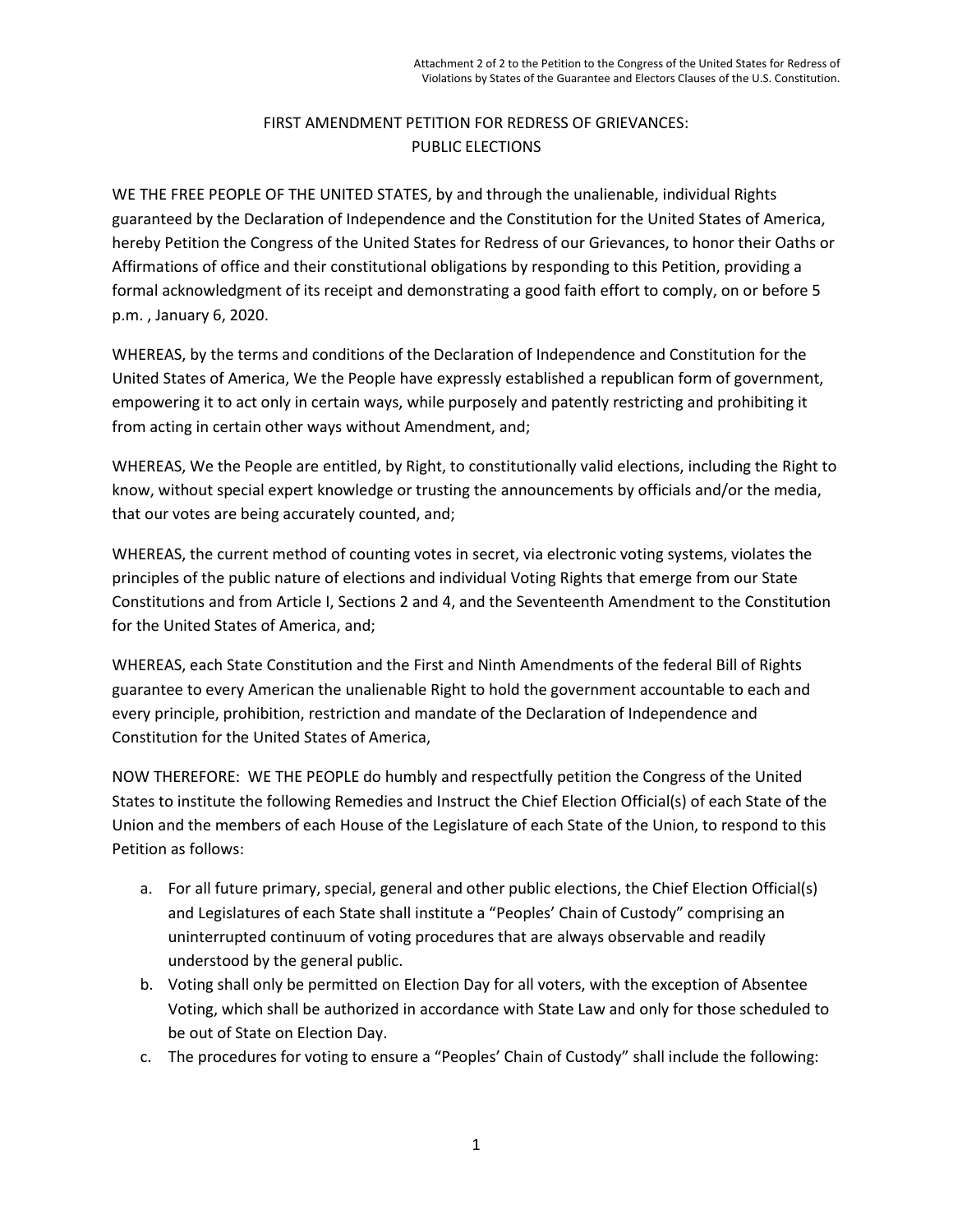i) Each voter will privately mark their votes on a paper ballot at the precinct-level polling place either by hand or with the assistance of a ballot marking mechanism designed for disabled voters to vote independently and privately as per the Help America Vote Act of 2002 (HAVA), and;

ii) Each completed paper ballot will be deposited by the voter into a transparent ballot box that has been pre-numbered by the county election authority and kept locked and in clear public view continuously throughout the voting period on Election Day, and;

iii) Each candidate on the ballot will have the Right to have a representative present for an inspection of each container immediately before the voting period begins and to witness and test the locking procedure, and;

iv) From the time the voter deposits the marked ballot into the ballot box to the time the precinct results are publicly announced and posted at the polling place, all paper ballots and the ballot box they are deposited in by the voters will never be out of the view of the public, and;

v) A rope or other similar physical demarcation will surround each ballot box at a distance of 6 to10 feet, beyond which any person can stand or sit to quietly observe and record by video, audio or still recording device, the transparent containers and the number of voters, and;

vi) When the voting period ends at each polling place, the ballot box container(s) shall be unlocked and all the ballots shall be removed, counted and evenly distributed among the tables set up in the same room where the ballot box containers have been in continuous public view for the counting of the votes by the pre-designated Counting Teams, and;

vii) Each candidate on the ballot shall have the Right to have a representative present for the inspection of each ballot box immediately after the removal of all the ballots from the ballot box container(s) and shall have the Right to have a representative seated at each table to observe the vote-counting process without disrupting the process, and;

viii) The public shall have the Right to observe and record the vote-counting process at each table at a reasonably close range - 6 to 10 feet - without disrupting the process, and;

ix) Each Counting Team shall be comprised of four persons: a Reader, a Marker and two Observers. The Reader and the Marker shall be trained election workers with no political affiliation. The two Observers shall be from non-partisan, independent, election integrity and good government type organizations from the local community, and;

x) The Reader and the Marker shall sit opposite each other with one Observer sitting next to the Reader and the other Observer next to the Marker. Only the Reader will handle the ballots during the counting process (unless there is an unclear marking on the ballot) and only the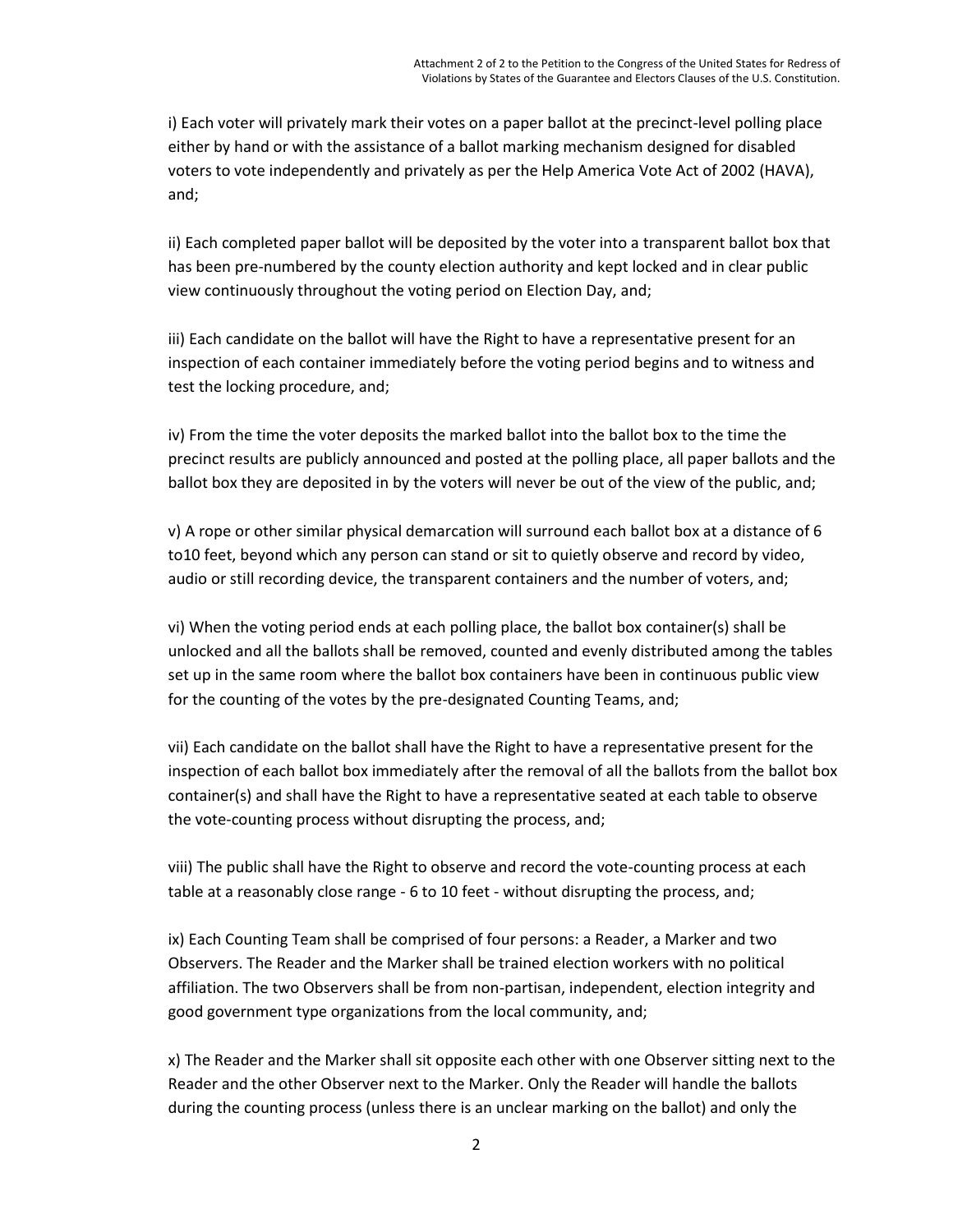Marker will handle and mark the Tally Sheets. The Reader's Observer shall be able to clearly see the paper ballot that is being read by the Reader in order to verify that the Reader is reading the correct name or measure marked by the voter. The Marker's Observer shall be able to clearly see the Tally Sheet on which the votes are recorded in order to verify that the Marker is marking the correct name or measure read out by the Reader, and;

xi) The counting will be temporarily halted if any misread or mismarked vote is witnessed by an Observer or if a voter's intention is unclear on the ballot. The reading or marking correction shall be made or the voter's intention determined (by the physical review of all counting team members) before resuming the counting process, and;

xii) If a discrepancy is witnessed and all Counting Team Members do not agree on the resolution, then the written objection of those disagreeing must be noted and included with the ballots, as well as a copy of the objection given to the Election Poll Worker in charge of the polling place, and;

xiii) After all the ballots have been read and the votes marked on the Tally Sheets, each Counting Team shall add up the votes for each candidate and/or measure and write their totals for each candidate and/or measure on their Team's Tally Sheets. All Counting Team members shall then certify, under penalty of perjury, the vote totals for each candidate and/or measure counted by their team, and;

xiv) Once each Counting Team is in agreement on the allocation and tallying of the votes handled by the team and the team has certified the totals, the results of their team's count will then be read aloud for public consumption and for the purpose of officially recording and certifying the totals on the Final Results Sheet for the precinct by the Election Worker in charge of the polling place in full public view, and;

xv) When all the Counting Teams have read aloud their results and all the totals have been tallied on the Final Results Sheet for the precinct, copies of every Counting Teams' certified totals and the precinct's Final Results Sheet shall be publicly posted at the Polling Place and left accessible and undisturbed - under penalty of law - for the subsequent 24 hours. Any person may record the posted documents for any purpose, including but not limited to, transmitting electronically to any individual, group or website, and

xvi) The public posting of the precinct's Final Results at each polling place signifies the end of the "Peoples' Chain of Custody" because it has proven to be impossible to publicly oversee the physical security of the ballots once they are moved from the polling place, hence the importance of an uninterrupted voting process that is publicly observable from start to finish. The transfer of all ballots (used, unused and spoiled) and related election documents from each Polling Place to a secure storage facility shall be determined by each county election authority